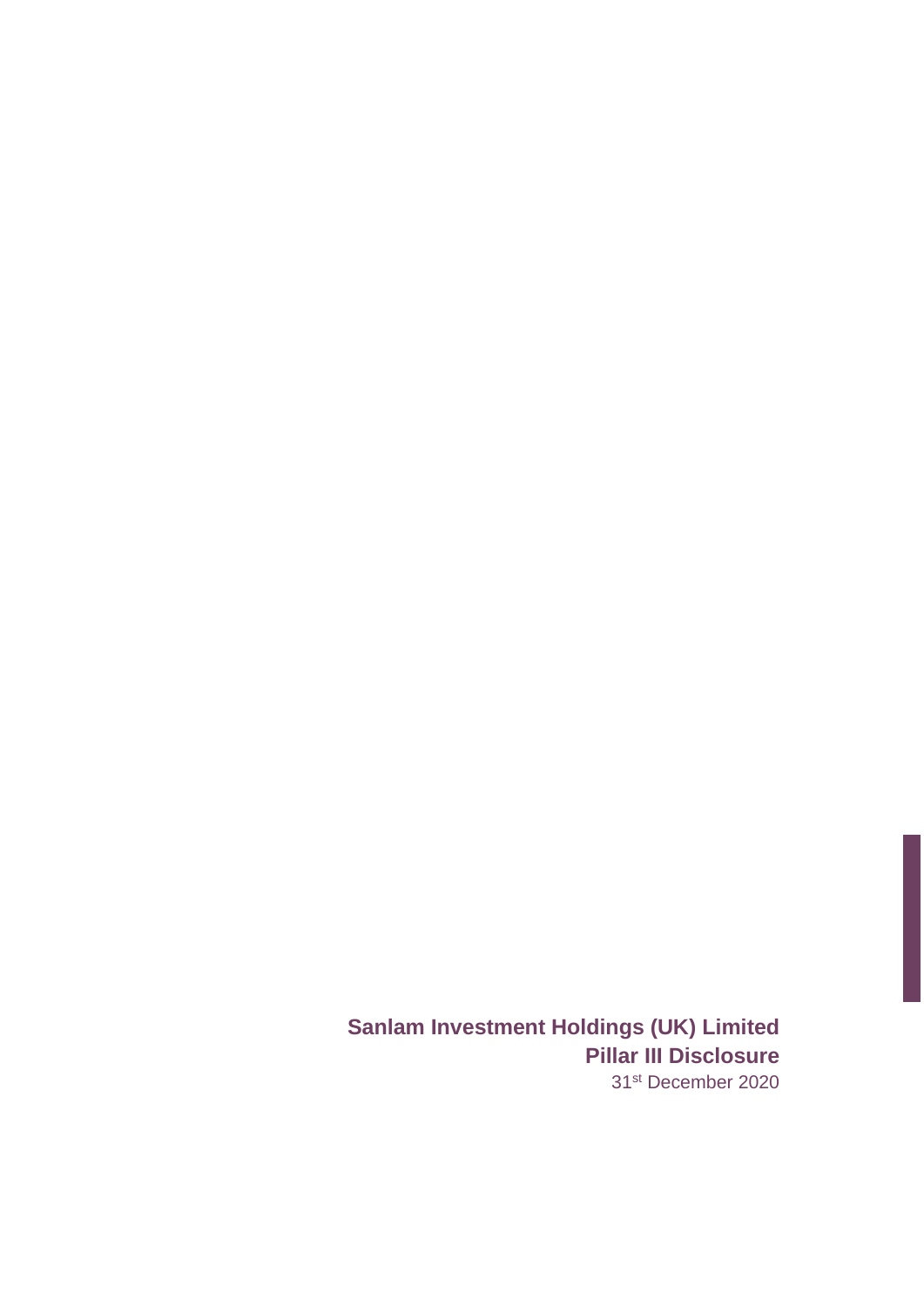| 1.                |                                                                             |  |
|-------------------|-----------------------------------------------------------------------------|--|
| 1.1<br>1.2<br>1.3 |                                                                             |  |
| 1.4               |                                                                             |  |
| 1.5               |                                                                             |  |
| 1.6               |                                                                             |  |
| 2.                |                                                                             |  |
| 2.1               |                                                                             |  |
| 2.2               |                                                                             |  |
| 2.3               |                                                                             |  |
| 3.                |                                                                             |  |
| 3.1               |                                                                             |  |
| 3.2               |                                                                             |  |
| 3.3               |                                                                             |  |
| 3.4               |                                                                             |  |
| 4.                |                                                                             |  |
| 4.1               |                                                                             |  |
| 4.2               |                                                                             |  |
| 5.                |                                                                             |  |
| 5.1               |                                                                             |  |
| 5.2               |                                                                             |  |
| 5.3               |                                                                             |  |
| 6.                |                                                                             |  |
|                   |                                                                             |  |
| 6.1<br>6.2        | Analysis of the credit risk capital requirement and risk weighted assets 16 |  |
| 6.3               |                                                                             |  |
| 6.4               |                                                                             |  |
|                   |                                                                             |  |
| 7 <sub>1</sub>    |                                                                             |  |
| 7.1               |                                                                             |  |
| 7.2               |                                                                             |  |
| 7.3<br>7.4        |                                                                             |  |
|                   |                                                                             |  |
| 8.                |                                                                             |  |
| 9.                |                                                                             |  |
| 10.               |                                                                             |  |
|                   |                                                                             |  |
| 11.               |                                                                             |  |
| 12.               |                                                                             |  |

### **CONTENTS**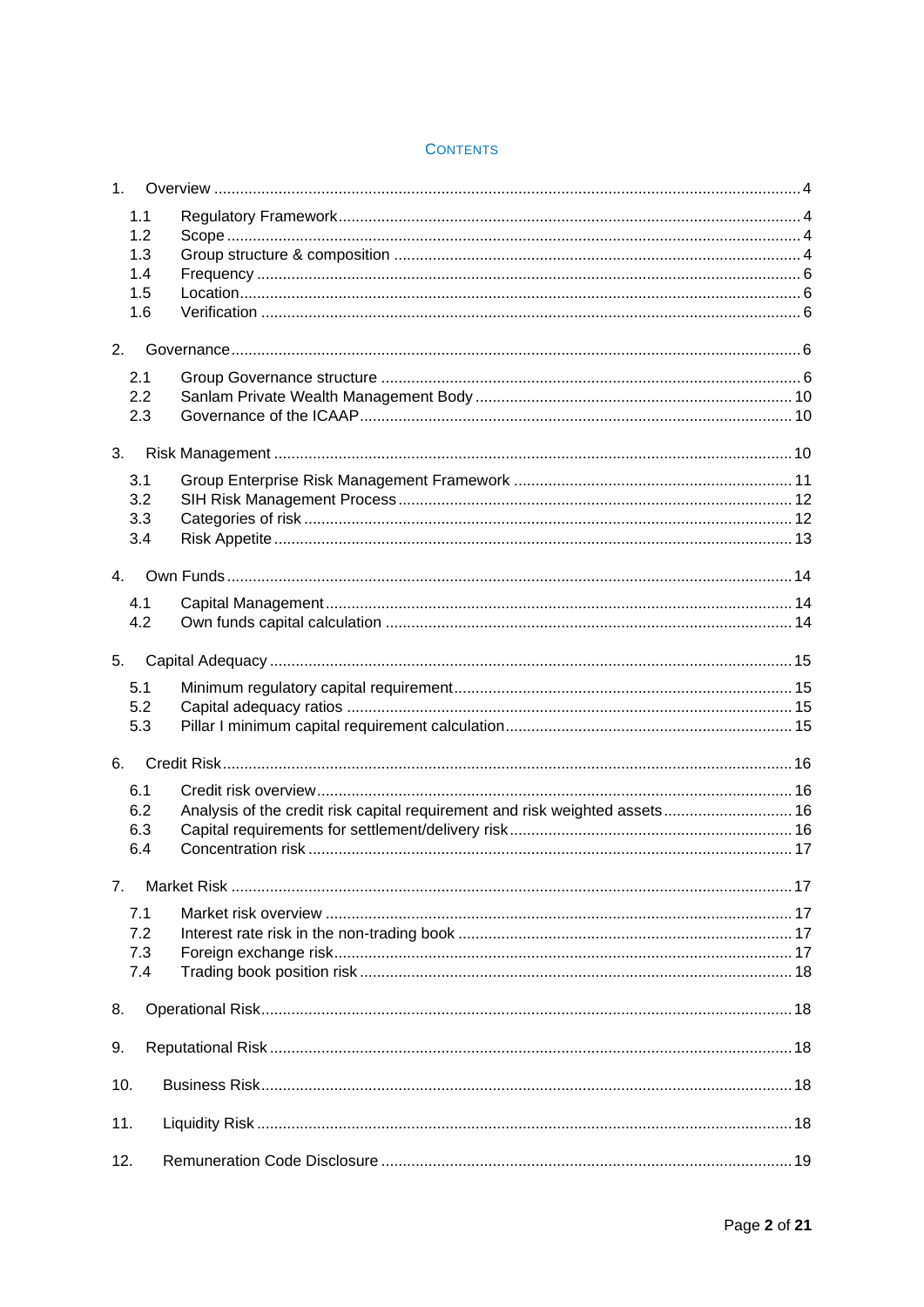|  | 12.3 Decision-making process used for determining remuneration policy (including use of |  |
|--|-----------------------------------------------------------------------------------------|--|
|  |                                                                                         |  |
|  | 12.4 Summary of how the firm links between pay and performance (SEE REM CODE) 20        |  |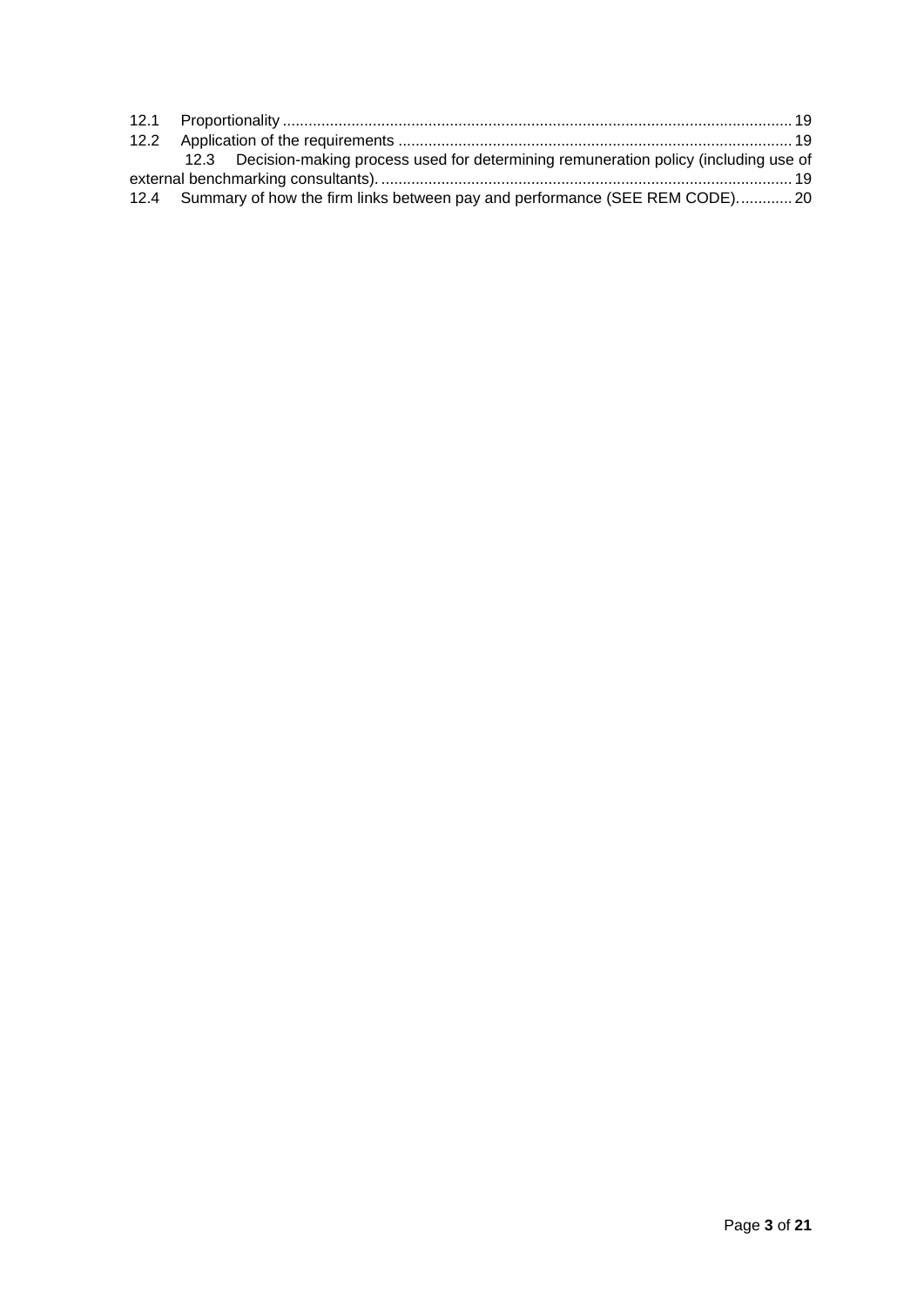## <span id="page-3-0"></span>1. Overview

## 1.1Regulatory Framework

<span id="page-3-1"></span>On 27<sup>th</sup> June 2013, the European Union established revised framework governing the amount and nature of capital that credit institutions and investment firms must maintain<sup>1</sup>. The directive is commonly known as the Capital Requirements Directive IV ("CRD IV") and is directly binding on firms in the UK. The applicable regulations are:

- $\circ$  The Capital Requirement Requiation ("CRR")
- o Prudential sourcebook for Investment Firms ("IFPRU")

The framework consists of three pillars:

- $\circ$  Pillar I sets out the minimum capital requirements for credit, market and operational risk;
- $\circ$  Pillar II is a capital adequacy assessment and complements the existing Pillar I requirements by assessing the need to hold additional capital under a more risk-based assessment;
- $\circ$  Pillar III focuses upon disclosure requirements which enables the market to assess information on a firm's risks, capital and management procedures.

#### 1.2Scope

<span id="page-3-2"></span>This disclosure document meets the obligation of Sanlam Investment Holdings (UK) Limited ("SIH") with respect to Pillar III. The Pillar III disclosure requirements are contained in Articles 431 – 455 of the CRR. The purpose of these articles is to provide information on the basis of calculating capital requirements, on the management of risks faced by SIH and its subsidiaries (together "the Group").

The CRR rules, governing Pillar III disclosures, provide that SIH may choose not to disclose any information which is not material (Article 342) (1). SIH may also choose not to disclose information if it proprietary or confidential, though it must state if any such items have been omitted (Article 432) (2) with the exception of Risk Management Objectives and Policy (Article 435), Own Funds (Article 437) and Remuneration Policy (Article 450).

#### <span id="page-3-3"></span>1.3Group structure & composition

The Sanlam UK Group forms part of Sanlam Limited, an international financial services group headquartered in South Africa. Sanlam Limited has a global presence and is rated zaAAA by Standard and Poor's in South Africa.

SIH is the ultimate holding company for the Sanlam UK Group businesses which provide financial solutions to individuals, wholesale clients and institutional clients. These solutions include life assurance, financial planning, investment management (including asset management and wealth management) and administration.

The core business group operating under SIH is Sanlam UK Limited and its subsidiaries.

SIH acts as the holding company for the Sanlam UK operating businesses (the "Group") and is responsible for providing entrepreneurial leadership of the companies across the Group within a framework of prudent and effective controls which enable risk to be assessed and managed.

<sup>&</sup>lt;sup>1</sup> CRD IV was put before the UK parliament on  $10<sup>th</sup>$  of December 2013 and came into force in the UK on 1st January 2014.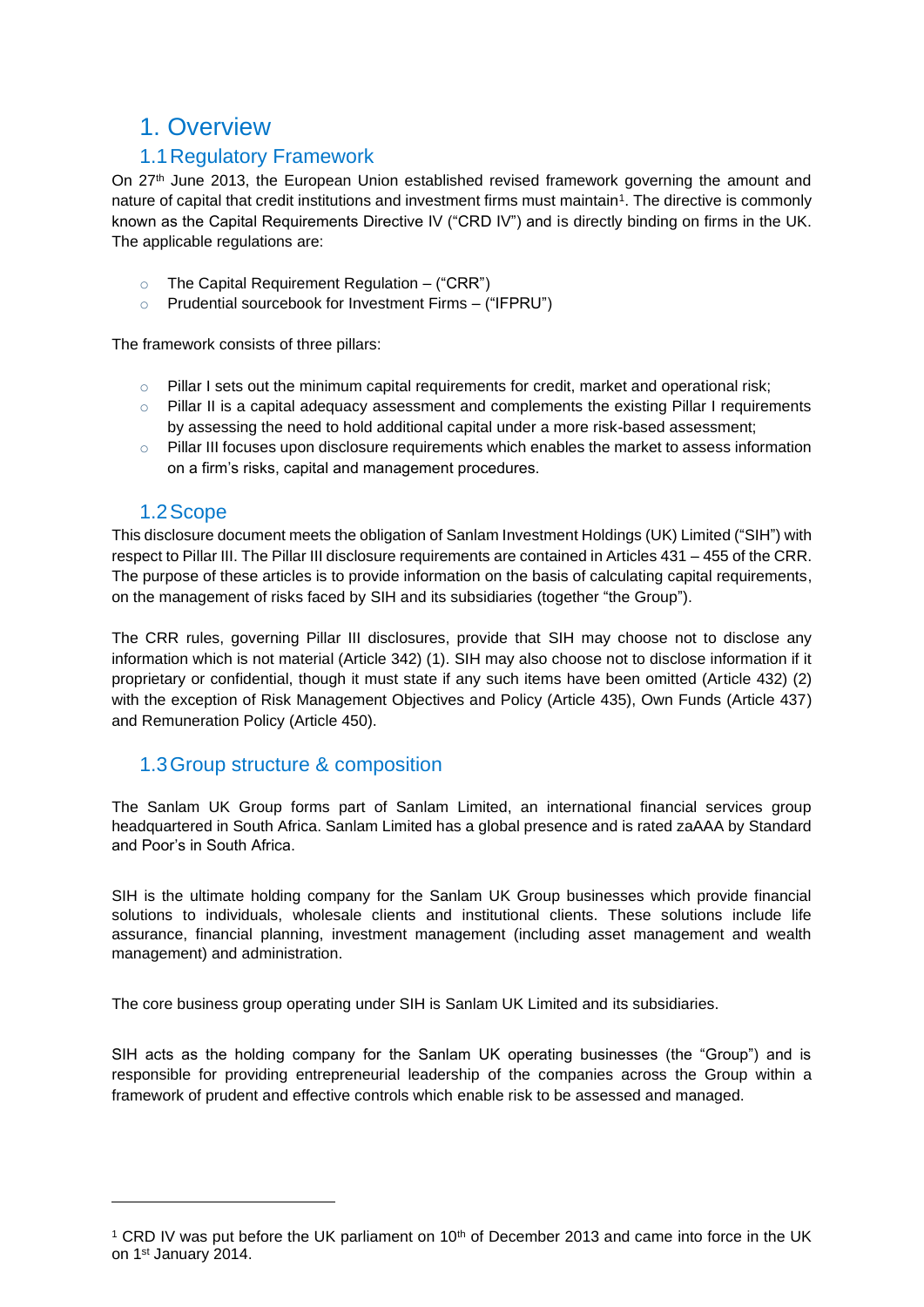The core support functions of HR, Finance, IT and Operations are centralised in order to provide centres of excellence and consistency throughout the SIH Group.

The assurance functions of Compliance, Risk and Internal Audit operate on a consistent basis through the SIH Group with clear implementation of the 3 lines of defence principles.

This consolidated view is in line with the production of the ICAAP. The prudential consolidation includes all subsidiaries as outlined in table 1.

|  |  |  | Table 1: Entities included within the prudential consolidation group. |  |
|--|--|--|-----------------------------------------------------------------------|--|
|  |  |  |                                                                       |  |

| <b>Company Name</b>                                       | <b>Principle Activity</b>                                                                                                                                                                                   | <b>Regulation:</b>                                       |  |
|-----------------------------------------------------------|-------------------------------------------------------------------------------------------------------------------------------------------------------------------------------------------------------------|----------------------------------------------------------|--|
| <b>Prudential Consolidation Group:</b>                    |                                                                                                                                                                                                             | <b>CRD IV</b>                                            |  |
| Sanlam UK ("SUK")                                         | Activities of head office. Non-regulated holding<br>company - UK Group.                                                                                                                                     | UK CRD                                                   |  |
| Sanlam Investment Holdings (UK) Limited ("SIH")           | Other business support service activities. Non-<br>regulated holding company.                                                                                                                               | UK CRD                                                   |  |
| Sanlam Private Investments (UK) Holdings Limited ("SPIH") | Activities of head office. Non-regulated holding<br>company - Wealth Division.                                                                                                                              | UK CRD                                                   |  |
| Sanlam Private Investments (UK) Limited ("SPW")           | Portfolio Management Services - Fund Management<br>Activities.                                                                                                                                              | Limited licence 125K<br><b>IFPRU firm</b>                |  |
| Sanlam Private Wealth South Limited ("SPWS")              | Formerly Thesis Private office - Fund management<br>activities. The entity no longer holds regulatory<br>permissions and is due for final closure in 2021.<br>Regulated activities have been handed to SPW. | UK CRD                                                   |  |
| Sanlam Securities UK Limited ("SSUK")                     | Stock Broking Services - Financial intermediation.                                                                                                                                                          | Limited licence 50K<br><b>IFPRU</b> firm                 |  |
| Sanlam Wealth Planning (UK) Holdings Limited ("SWPH")     | Activities of head office. Non-regulated holding<br>company - Wealth Division                                                                                                                               | UK CRD                                                   |  |
| Sanlam Wealth Planning (UK) Limited ("SWP")               | Advisory services - Financial intermediation and<br>activities auxiliary to financial intermediation.                                                                                                       | Personal Investment<br>Firm (PIF) IPRU &<br><b>MIPRU</b> |  |
| Sanlam Investments UK Limited ("SI")                      | Asset Management - Financial intermediation.                                                                                                                                                                | Limited Licence 50K<br><b>BIPRU Firm</b>                 |  |
| Sanlam Fund Services Limited ("SFSL")                     | Unit Trust Management - Financial intermediation.                                                                                                                                                           | Collective Portfolio<br>Manager (CPM)                    |  |
| Sanlam Financial Services UK Limited ("SFS")              | Retail investment services - Financial intermediation                                                                                                                                                       | <b>IPRU</b>                                              |  |
| Sanlam Partnerships Limited ("SPL")                       | Advisory network - Financial intermediation.                                                                                                                                                                | <b>IPRU &amp; MIPRU</b>                                  |  |
| Nucleus Financial Group PLC ("Nucleus")                   | Advisor Platform - Financial intermediation. Controlled<br>entity with 52% share under SIH.                                                                                                                 | Limited licence 125k<br><b>IFPRU Firm</b>                |  |
| Avidus Scott Lang ("ASL")                                 | Appointed representative of SWP                                                                                                                                                                             | UK CRD                                                   |  |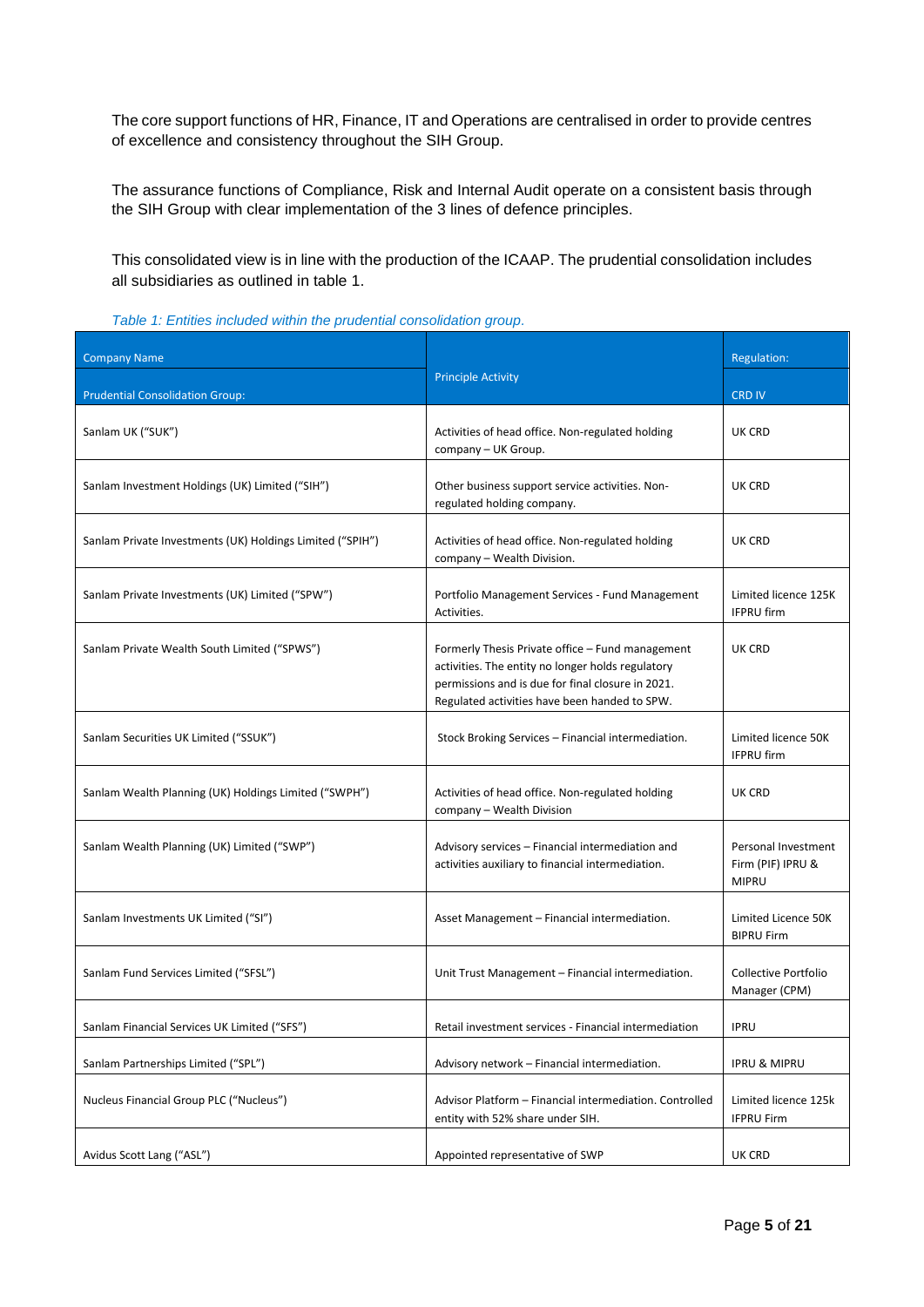#### *Table 2: Entities partially consolidated into the prudential consolidation group.*

| Company Name                           | <b>Principle Activity</b>                                 | Regulation                               |
|----------------------------------------|-----------------------------------------------------------|------------------------------------------|
| <b>Prudential Consolidation Group:</b> |                                                           | <b>CRD IV</b>                            |
| Cameron Hume Limited ("Cameron Hume")  | Fixed income asset management - Fund management services. | Limited Licence 50K<br><b>BIPRU Firm</b> |
|                                        | SI hold a 20% non-controlling share.                      |                                          |

#### *Table 3: Entities excluded from the prudential consolidation group.*

| <b>Company Name</b>                    |                                  | Regulation       |
|----------------------------------------|----------------------------------|------------------|
| <b>Prudential Consolidation Group:</b> | <b>Principle Activity</b>        | <b>CRD IV</b>    |
| Sanlam Life & Pensions UK Limited      | Life Insurance & Pension Funding | PRA, Solvency II |

There are no current or foreseen material practical or legal impediment to the prompt transfer of own funds or repayment of liabilities among the parent undertakings and its subsidiaries.

#### 1.4Frequency

<span id="page-5-0"></span>Pillar III disclosures will be made on an annual basis following the completion of audited year-end annual statements.

#### 1.5Location

<span id="page-5-1"></span>The Pillar III disclosure will be published in the legal and regulatory section of the Sanlam UK website [\(www.sanlam.co.uk/legal-and-regulatory\)](http://www.sanlam.co.uk/legal-and-regulatory).

#### 1.6Verification

<span id="page-5-2"></span>Disclosures will only be subject to external verification to the extent that they are equivalent to those taken from audited financial statements. These disclosures explain how Sanlam Private Investments (UK) Holdings Limited Board (the "SWI Board") has calculated certain capital requirements and information about risk management generally. They do not constitute financial statements and should not be relied upon in making judgements about the Group.

## <span id="page-5-3"></span>2. Governance

#### <span id="page-5-4"></span>2.1Group Governance structure

The control and governance structure of the SIH Group is that of an integrated UK financial services group. Sanlam UK Limited ("SUK") is the intermediate holding company in the SIH Group and is wholly owned by SIH. SIH is responsible for oversight of the SIH Group and in particular for corporate governance.

The Group believes a strong system of governance, is essential in ensuring the business runs smoothly, supporting effective decision making and delivering the Group's strategic objectives.

The Group has established a structured approach to governance, ensuring an effective level of alignment between oversight and management responsibility for risk. The risk governance structure has clearly defined roles and responsibilities for board and control committees, control functions and the accountable executives. The risk-based roles and responsibilities are organised in adherence to the 'three lines' principles to ensure appropriate levels of segregation.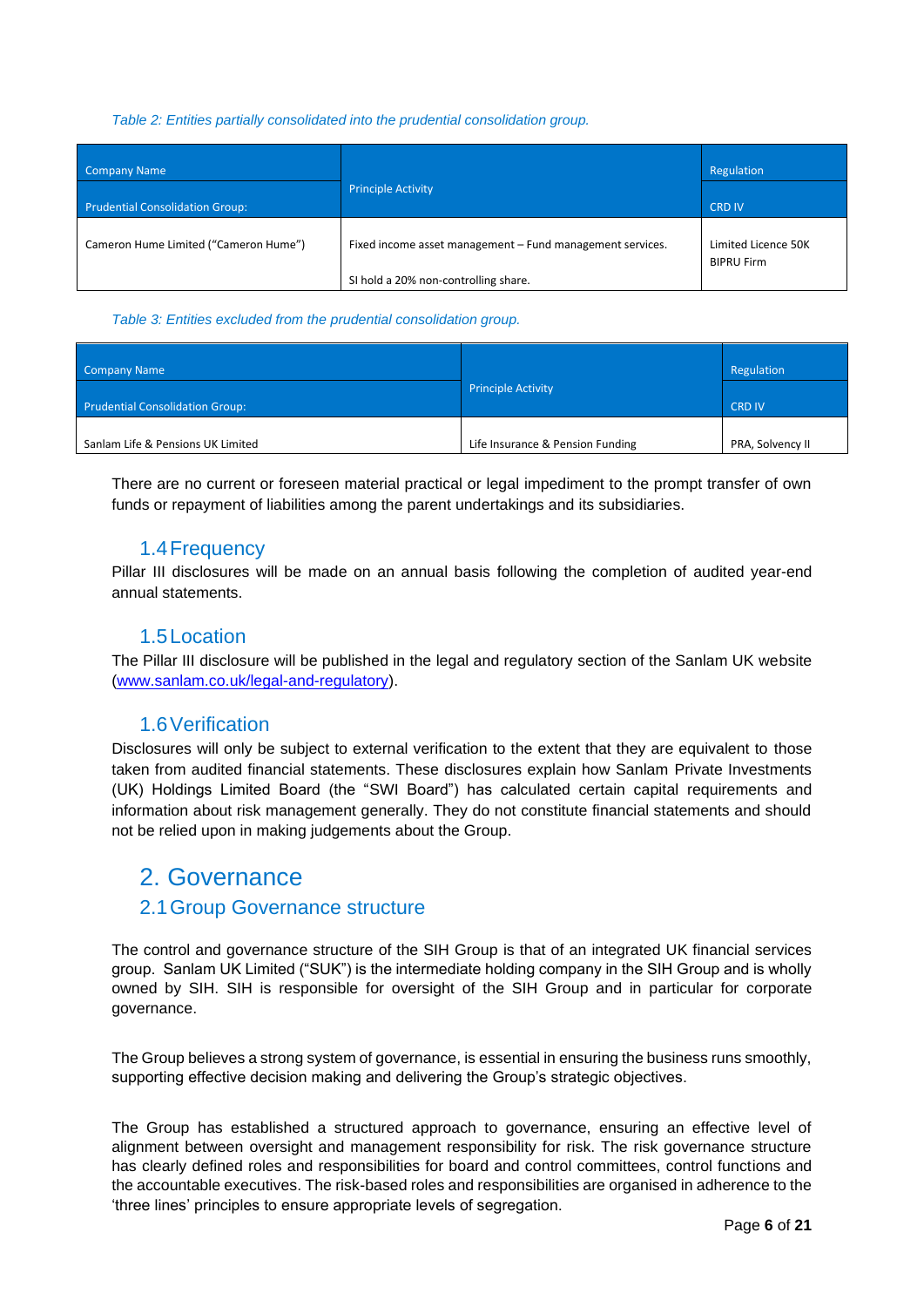The SIH board ("the Board") is responsible for setting the overall corporate governance standards and framework which the Group is expected to comply with. The Board is responsible for monitoring the management and performance of the Group.

SIH's governance is supported by delegating responsibility for management of the Group to Group Exco, divisional level boards, management committees and senior managers who are responsible for implementing the SIH Group's corporate governance standards, framework and associated policies.

In order to simplify the SIH Group governance structure the Sanlam Wealth Planning, Sanlam Private Wealth, Sanlam Partnerships and Sanlam Investments board meetings were merged in 2019 and form the SWI Board.

The subsidiary boards are executive boards, charged with the strategic delivery of group objectives and operational oversight.





The roles of various committees are set out in the SIH Corporate Governance Manual and respective terms of reference. Key elements include:

SIH Board of Directors ("the SIH Board")

The SIH board is responsible for setting the SIH Group's strategic aims and risk appetite, monitoring performance and for ensuring the SIH Group is appropriately resourced and that effective controls are in place. The SIH Board also sets the values and supports the culture of the SIH Group.

Oversight committees with independent non-executive directors ("NED") governance report directly to the SIH board. They include the Audit and Risk Committee, with an independent NED Chairperson.

effective governance and adhere to the SIH Group policies and standards through appropriate committees and Excos.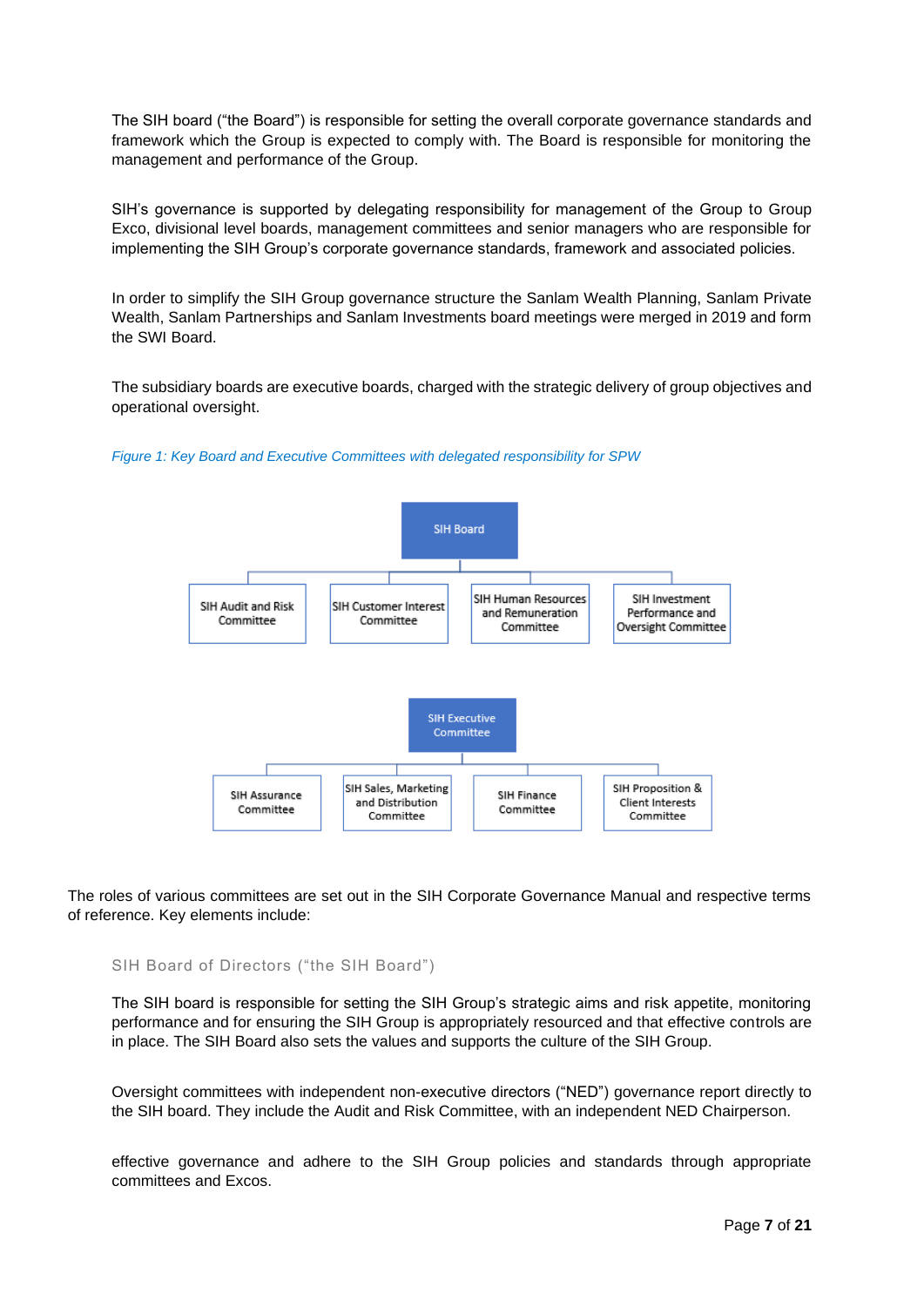The SIH board retains authority except where delegated to relevant sub-committees. The role of the board sub-committees is to support the SIH board. While the committees are accountable to the board the committees do not relieve the board of its responsibilities.

The current SIH sub-committees:

- Audit & Risk Committee (ARC);
- SIH Customer Interest Committee (CIC);
- SIH Human Resources & Remuneration Committee (HRC);
- Investment Performance Oversight Committee (IPOC).

Except for the SIH Human Resources & Remuneration Committee, the above committees are chaired by Hugh Ward (NED).

#### SIH Executive Committee ("Group ExCo")

The Group ExCo is appointed by the SIH Board to provide organisational direction on behalf of the Board and to advise on the Board on decisions and business matters to support the Boards' decision making. Group ExCo has the authority to act on behalf of the Board to make decisions that impact the sub entities of the Group, within the remit described in the Group ExCo Terms of Reference.

The key core responsibilities of Group ExCo are to:

- Discuss, prepare and agree Strategic Business Plans for subsequent approval by the Board;
- Approve (and where required prioritise) projects and plans to implement the business plans and consider and approve new products and services prior to Board approval;
- Discuss and make recommendations in relation to HR policy, recruitment, reward and retention matters for subsequent approval by the HRC;
- Consider and decide matters of policy within the framework of the approved Business Plan and 'corporate philosophy' set out by the Board;
- Fulfil the responsibilities allocated to it by the Risk Management Policy and the Approval framework, including ensuring appropriate actions are taken to manage risks and issues arising in a controlled and timely manner; and
- Fulfil the responsibilities allocated to them by the Conduct Risk Policy.

SIH Audit and Risk Committee ("ARC")

The ARC is responsible for assisting the Board in fulfilling its oversight responsibilities across the Sanlam UK Group. It does so by:

- Setting and overseeing the overall standard for financial reporting, risk management and internal controls;
- Monitoring the effectiveness of risk management processes;
- Reviewing and assessing the quality of financial reporting and internal controls;
- Engaging in discussions with external and internal auditors on the quality and acceptability of the control environment and reporting structures;
- Agreeing the appointment of CASS auditor(s), receiving copies of auditors' CASS reports and reviewing actions and disseminating instructions thereon where necessary;
- Considering matters of significance in relation to CASS referred to it from the CF10a and consider any recommendations / actions; and
- Receiving copies of the SFS and SPW CASS Board reports from the CF10a and consider any recommendations / actions.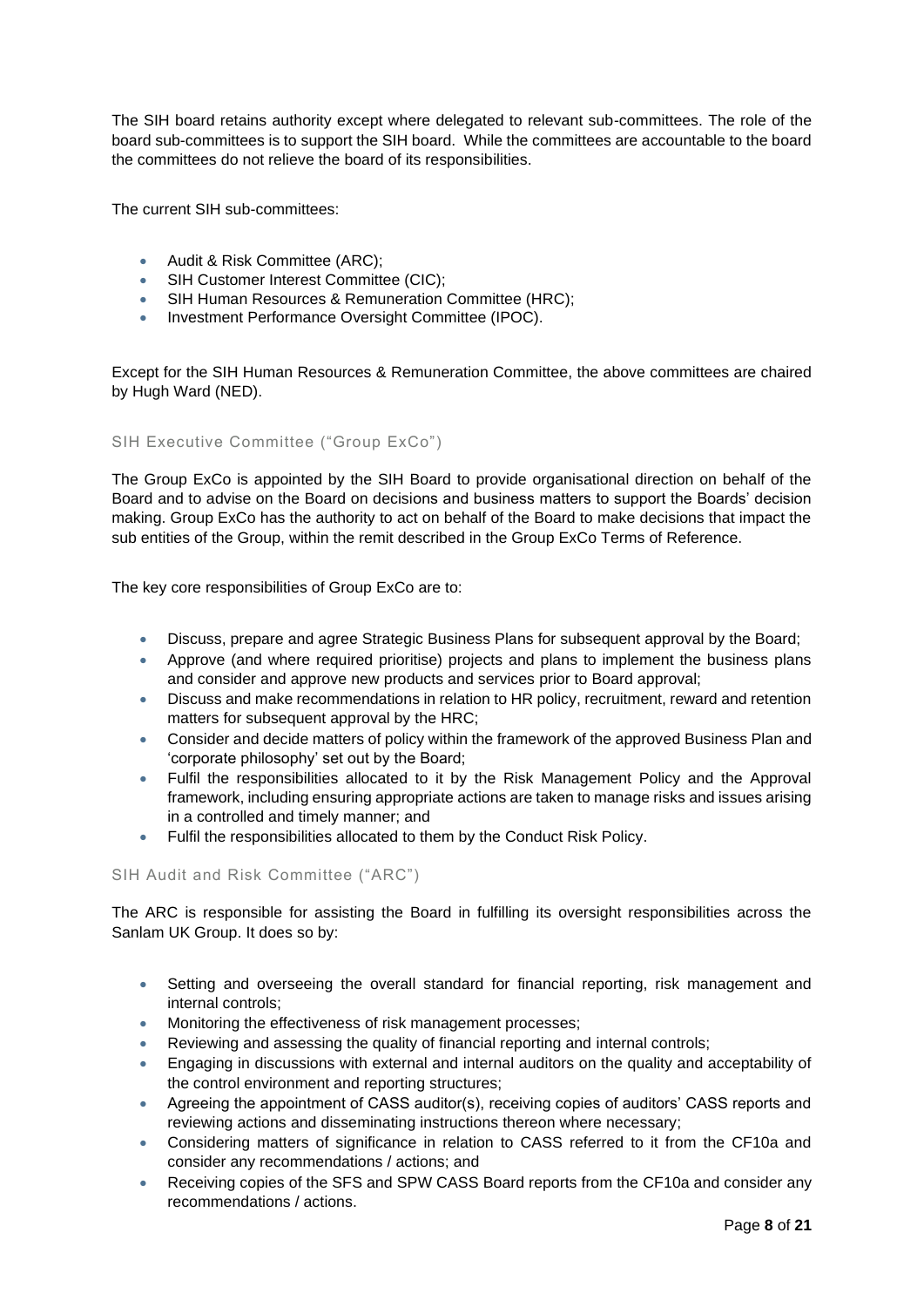#### SIH Customer Interests Committee("CIC")

The SIH CIC is responsible for reviewing and monitoring how effectively SIH meets its obligations to its customers, customer-related outcomes and other related matters in SIH at a strategic level. The SIH Board delegates authority to the CIC for matters relating to the fair treatment of customers, the delivery of fair outcomes for customer, product governance and other customer-related matters. The Committee provides advice to the SIH Board who may broaden the remit of the committee as considered appropriate to changing conditions.

The committee endeavours to ensure the actions of SIH are consistent with the six fairness outcomes as defined by the FCA.

#### SIH Human Resources and Remuneration Committee ("HRC")

The HRC is responsible for SIH and its subsidiaries intellectual human capital. It is involved in establishing and maintaining an effective management team, the remuneration strategy of SIH and the determination of annual remuneration packages for SIH Group ExCo.

The HRC is responsible for the following actions:

- Provide independent oversight, challenge, review and make recommendations to the Board regarding the Group's broad policy, governance and practices relating to the total remuneration (and its individual components, including any pension rights and compensation payments) paid to the Group CEO Sanlam UK, Executive Directors and Group Executive members, and relevant members of senior management as the Committee may consider appropriate from time to time.
- Ensure the SIH Group's incentive schemes are in line with good practice, meet regulatory obligations and that SIH adequately rewards high performance;
- Ensure effective management succession process and plans exist and regularly evaluate the short term effectiveness and long term availability of management expertise.
- Ensure that risk is properly considered in setting the overall remuneration policy for the Group and the remuneration of the executive directors and relevant staff, to ensure conflicts are not generated, risk adjustments are applied in line with the company's risk adjustment policy and that remuneration arrangements are commensurate with promoting the ethical behaviour of all employees of the Group and do not encourage risk taking that exceeds the Group's risk appetite
- Ensure all current remuneration market trends and benchmarking are considered in line with setting of remuneration strategy and,

#### Investment Performance Oversight Committee ("IPOC")

The SIH Board delegates the responsibility for investment oversight to the IPOC. The IPOC provides oversight of investment performance, investment risk and investment allocation by monitoring and assessing the performance of fund managers and evaluating conflicts of interests. The committee escalates issues to the SIH Board and subsidiaries as applicable, ensuring the Group conducts its activities in a way that demonstrates due regard for the fair treatment of customers and customer outcomes.

The IPOC provides scrutiny and challenge in respect of the following investment propositions offered by the Asset Management and Wealth Divisions:

- Retail funds, including multi-asset designation funds;
- Risk Targeted Portfolios ("RTP");
- Bespoke DFM (excluding individual PM portfolios); and
- Segregated Mandates.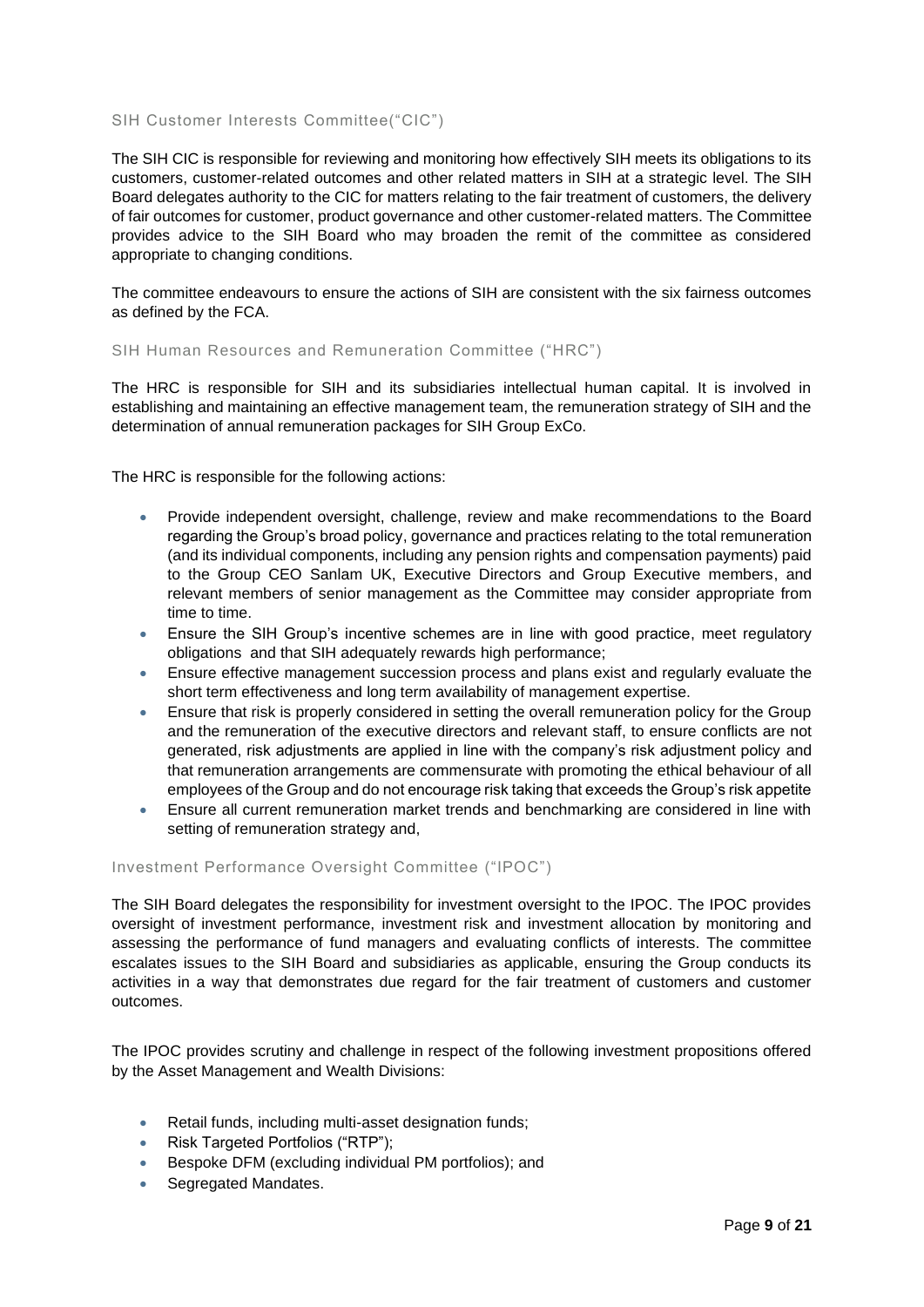#### Assurance Committee ("Assurance Committee")

The Assurance Committee is focused on the consideration of risks managed by the business in relation to agreed risk appetite limits and the capital impacts on the Groups risk profile.

The Assurance committee is a sub-committee of the Sanlam UK Executive committee (Exco). One of its main responsibilities is to assist Exco and in turn the Board in fulfilling its oversight responsibilities with regard to the design and implementation of the Group's enterprise risk management framework and responsibilities, this includes but is not limited to:

- Providing the Board with assurance and details on way assurance is conducted.
- Ensuring that accepted risk management strategies, including internal controls, are embedded in organisational operations and processes.
- Clearly communicating the risk management strategy to all employees to ensure the risk strategy is incorporated into the language and culture of the business.

<span id="page-9-0"></span>

| 2.2 SIH Management Body |
|-------------------------|
|                         |

*Table 4: The number of directorships held by members of the Sanlam Private Wealth management body as at 31st December 2020*

|                            | <b>Name</b>        | <b>Position</b>                                               | <b>Directorships</b><br>held* | <b>Principal group</b><br>Board (s)                                      |
|----------------------------|--------------------|---------------------------------------------------------------|-------------------------------|--------------------------------------------------------------------------|
| <b>Executive Directors</b> | Jonathan Polin     | Chief Executive Officer of Sanlam UK                          | 25                            | SIH Board<br><b>SWI Board</b><br>Sanlam Life & Pensions<br>Board ("SLP") |
|                            | Nicola Fraser      | <b>Chief Financial Officer</b>                                | 18                            | SIH Board<br>SWI Board<br><b>SLP Board</b>                               |
| Sanlam Group               | Robert Roux        | Chief Executive Officer of Sanlam<br>Investments South Africa | 17                            | SIH Board                                                                |
| <b>Executive Directors</b> | Thomas van Heerden | Chief Executive Officer of Sanlam<br>Investments South Africa | 9                             | SIH Board                                                                |
|                            | Hugh Ward          | NED                                                           | 12                            | SIH Board                                                                |
| Non-Executive              | Angus Samuels      | <b>NED</b>                                                    | 22                            | SIH Board                                                                |
| <b>Directors</b>           | lan Plenderleith   | NED - Chair of the Sanlam UK Board                            | 3                             | SIH Board                                                                |
|                            | Veronica Oaks      | <b>NED</b>                                                    | 3                             | SIH Board                                                                |

#### <span id="page-9-1"></span>2.3Governance of the ICAAP

SIH has robust governance in place to provide enough review and challenge of the ICAAP. Executive ownership of the Consolidated ICAAP is owned by the SIH CEO with day-to-day activity owned by the Group Head of Risk.

## <span id="page-9-2"></span>3. Risk Management

The Group operates within a decentralised business model environment. In terms of this philosophy, the SIH board sets the Group enterprise risk management framework and policy and the individual businesses take responsibility for all operational and risk-related matters on a business level, within the limits set by these policies and frameworks. The following diagram generically depicts the flow of risk management information from the individual businesses to the SIH board.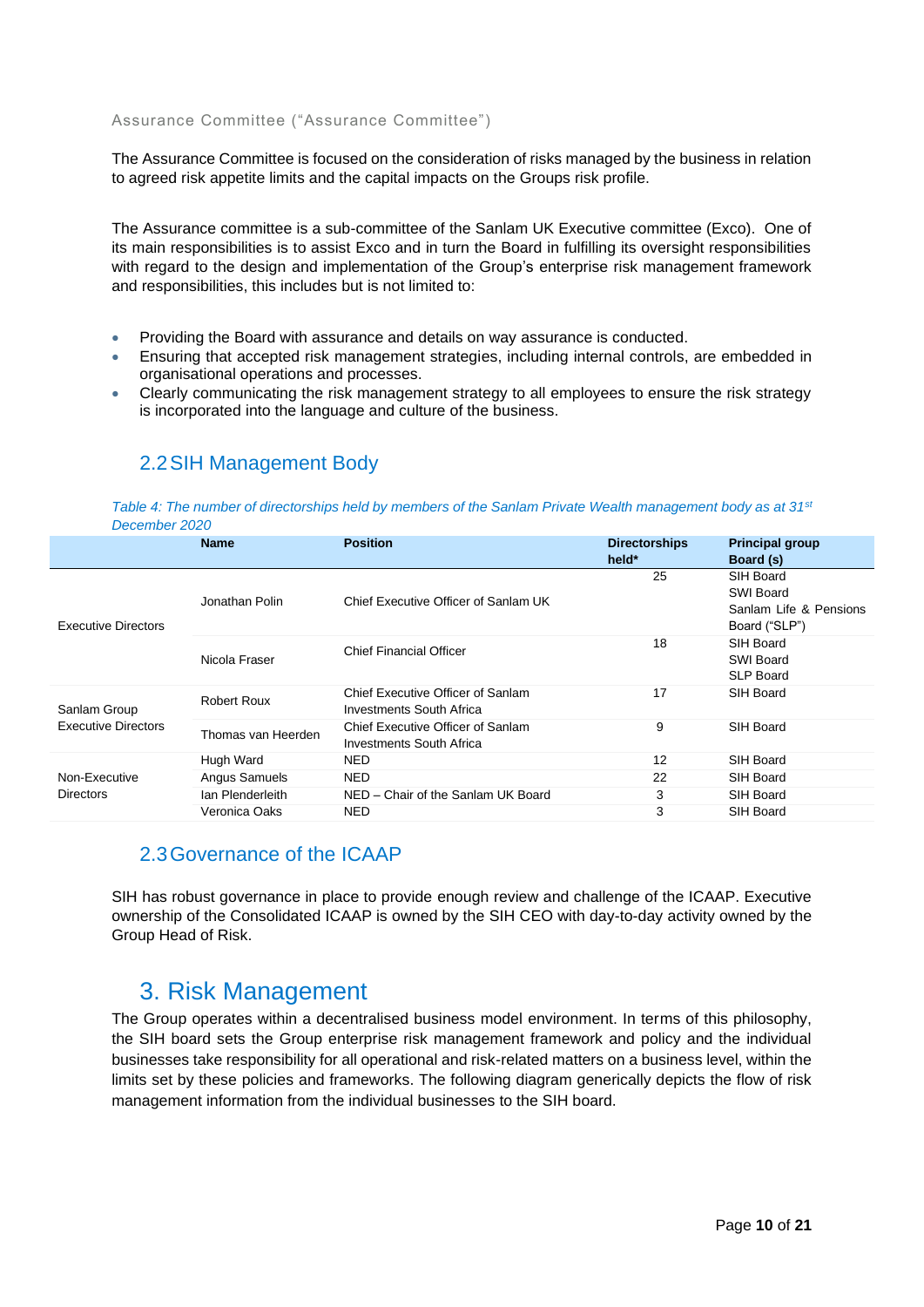



## 3.1Group Enterprise Risk Management Framework

<span id="page-10-0"></span>SPIHUK operates within the SIH Group's Enterprise Risk Management ("ERM") Framework. The framework is a high level over-arching framework aimed at ensuring that:

- $\odot$  All risks which could jeopardise/enhance achievement of the SIH Group's strategic goals will be identified;
- $\odot$  Appropriate structures, policies, procedures and practices are in place to manage these risks. ERM also requires the SIH Group to take a portfolio view of risk;
- $\circledcirc$  Sufficient organisational resources are applied to, and corporate culture is fully supportive of, the effective implementation of these structures, policies, procedures and practices; and that
- $\odot$  The organisation's risks are indeed being managed in accordance with the foregoing.

The key objective of the Group's ERM approach is to support the Group in achieving its primary objective of optimising the return on Group Equity Value and maximising shareholder value.

Successful implementation of the approach will also achieve the following secondary objectives:

- $\odot$  Safeguarding the Group's assets (including information) and investments;
- $\odot$  Supporting strategic business goals;
- $\circledcirc$  Supporting business sustainability under normal and adverse operating conditions;
- $\circledcirc$  Responsible behaviour towards all stakeholders having a legitimate interest in the Group, including the fair treatment of customers and
- $\odot$  Reliability of reporting.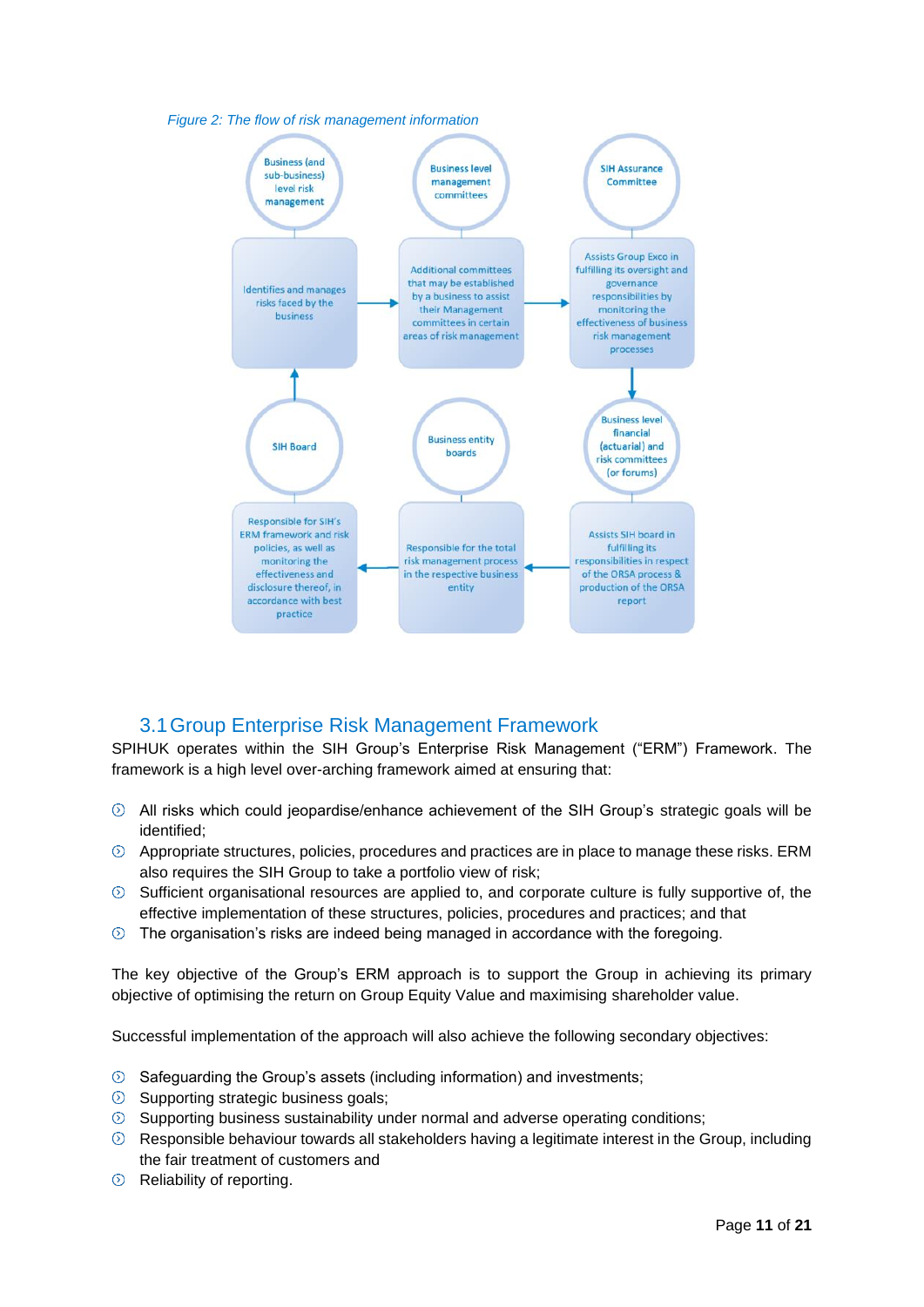### 3.2SIH Risk Management Process

<span id="page-11-0"></span>Risk management is integral to SPW's operational processes and procedures. The risk management framework is a fundamental part of its business planning and decision-making processes.

Integrating the Group's risk management framework into day to day processes supports the achievement of core business objectives in a controlled environment and the continued delivery of outstanding client service.

Risks are identified using top-down and bottom-up approaches and each risk is assigned to agreed owners. This ensures completeness and consistency in the Groups identification, assessment, mitigation and monitoring of risk.

*Figure 3: The risk management process*



The key risk register process is the foundation of the Group's risk management framework. The business regularly performs risk and controls self-assessments ("RCSA"). Risks are reviewed alongside key control performance assessments and Key Risk Indicators ("KRIs") to ensure risks are monitored and managed within an effective control environment. Risk owners give consideration to the relevant operational losses, process changes or system amendments that are required to appropriately manage risk. Where controls are insufficient management defines actions to bring risk exposures down to agreed tolerance levels.

Identified risks that have a sufficiently high likelihood of impact on SPIH or the Group are escalated to senior management and the SIH Board via monthly and quarterly risk management reporting. This ensures they receive a suitably high level of executive and Board member attention. The Board takes action where the risks are outside acceptable tolerance levels or may become so.

#### 3.3Categories of risk

<span id="page-11-1"></span>The Group has a comprehensive risk framework capturing risks across an agreed risk universe. The Group has an agreed and documented risk universe, which sets out the high-level risk categories to which the Group is exposed to and all risks are linked. These categories are defined in table 5.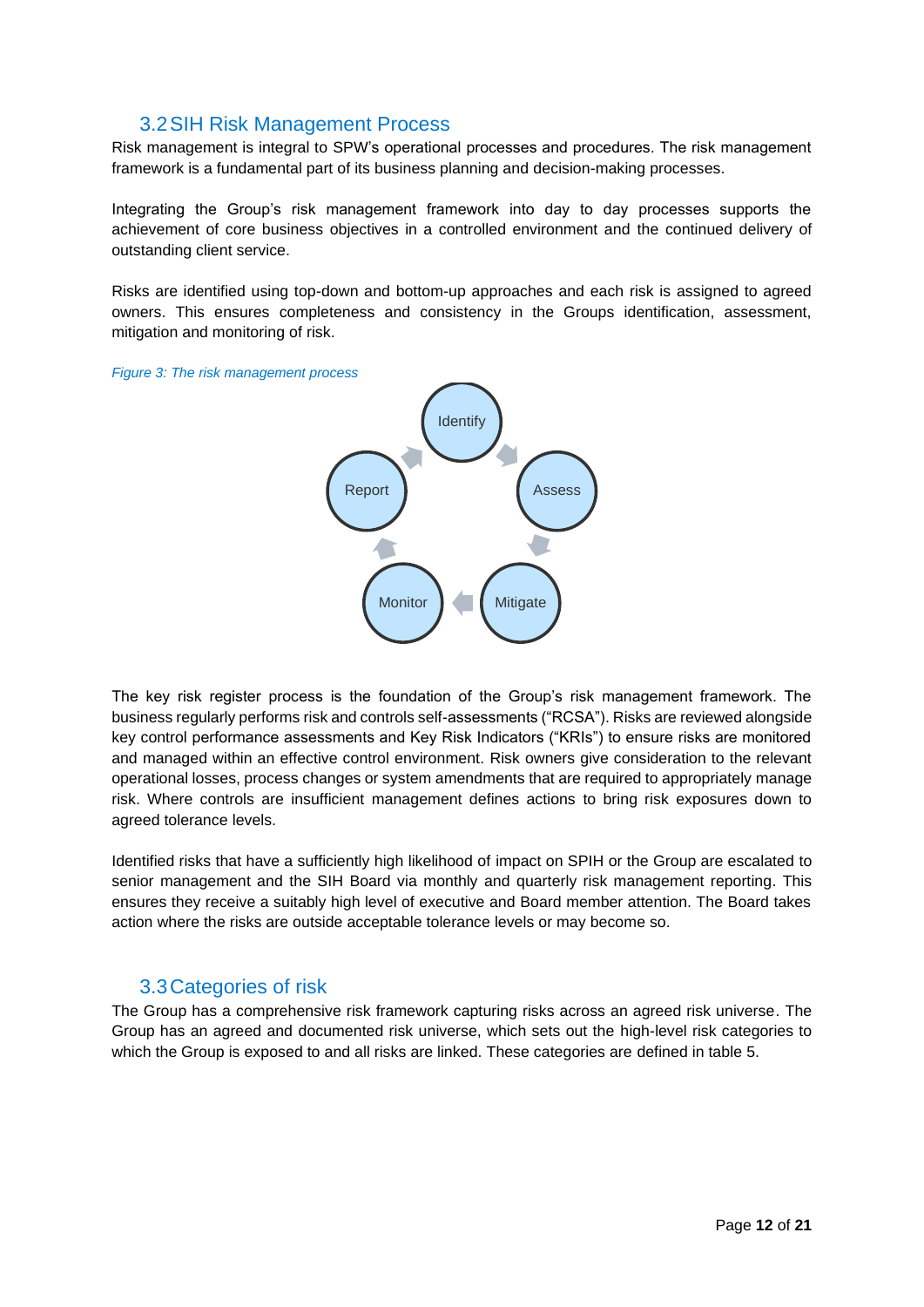*Table 5: Categories of risk*

| <b>Risk Category</b>                    | <b>Description</b>                                                                                                                                                                                                                                                                                                                                                                                                |
|-----------------------------------------|-------------------------------------------------------------------------------------------------------------------------------------------------------------------------------------------------------------------------------------------------------------------------------------------------------------------------------------------------------------------------------------------------------------------|
| Operational risk                        | Operational risk is the risk that there is a loss as a result of<br>inadequate or failed internal processes, people or systems and<br>external events.                                                                                                                                                                                                                                                            |
| <b>Brand &amp; Reputational</b><br>risk | Brand and reputational risk is the risk that adverse publicity<br>regarding the Group's business practices, associations and market<br>conduct, whether accurate or not, will cause a loss of confidence in<br>the integrity of the institution. The risk of loss of confidence relates<br>to stakeholders, which include, inter alia, potential and existing<br>customers, investors, suppliers and supervisors. |
| Strategic risk                          | Strategic risk is the risk that the Group's strategy is inappropriate or<br>that the Group is unable to implement its strategy.                                                                                                                                                                                                                                                                                   |
| Conduct risk                            | The risk that the behaviour, acts or omissions of Sanlam and its<br>employees results in:<br>• the unfair treatment of customers and/or delivery or poor<br>customer outcomes;<br>damage to the integrity of the UK financial system; or<br>Unfair market competition.                                                                                                                                            |
| Market risk                             | Market risk is the risk arising from the level or volatility of market<br>prices of financial instruments which have an impact upon the value<br>of assets and liabilities of the organisation.                                                                                                                                                                                                                   |
| Credit risk                             | Credit risk is the risk of default and deterioration in the credit quality<br>of issuers of securities, counterparties, and intermediaries to whom<br>the company has exposure.                                                                                                                                                                                                                                   |
| Liquidity risk                          | Funding Liquidity risk is the risk relating to the difficulty / inability<br>to accessing / raising funds to meet commitments associated with<br>financial instruments or policy contracts.                                                                                                                                                                                                                       |
| Insurance risk (Life<br>business)       | Insurance risk (Life business) - relates to operations regulated under<br>the Long-Term Insurance Act: risk arising from the underwriting of<br>life insurance contracts, in relation to the perils covered and the<br>processes used in the conduct of business.                                                                                                                                                 |
| Insurance risk (ST<br>business)         | Insurance risk (Short-term insurance business) - relates to<br>operations regulated under the Short-Term Insurance Act: risk<br>arising from the underwriting of non-life insurance contracts, in<br>relation to the perils covered and the processes used in the conduct<br>of business.                                                                                                                         |

### 3.4Risk Appetite

<span id="page-12-0"></span>The SIH Board has agreed risk appetite statements and risk tolerance levels which cover all risk categories. The risk appetite statements, and tolerance levels are reassessed and agreed at least annually.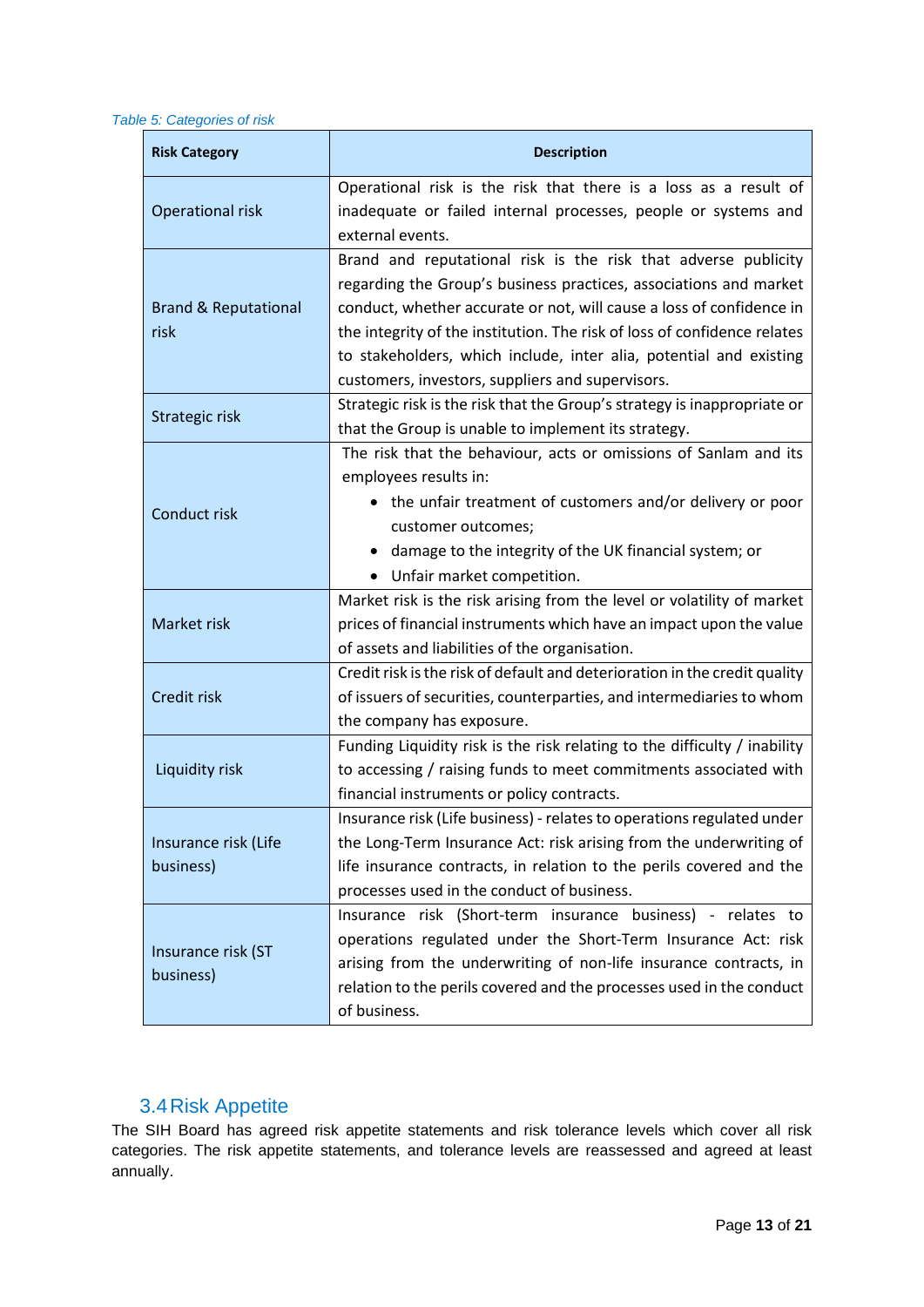Risk appetite and risk tolerances feed directly into the Group's risk management processes with target risk scores defined, by respective Boards and management committees, for every key risk. Where risks sit outside the SIH or SPIH risk appetites, actions are defined and monitored with the goal of reduce risk exposure to acceptable levels.

The Groups investment in change and development reflect its risk profile, attitude to risk and strategic aims.

## <span id="page-13-0"></span>4. Own Funds

### <span id="page-13-1"></span>4.1Capital Management

Capital is defined as the total of permanent share capital, retained earnings and other reserves. Total capital as at 31st December 2020 was £28.44m and is managed via the net assets to which it relates.

Regulatory capital is determined in accordance with the requirements of the CRR regulation and is divided into two tiers:

- Tier 1 Capital The total of issued share capital, retained earnings and other reserves created by apportions of retained earnings, adjusted for the net of book value of goodwill, intangible assets and deferred tax assets that rely on future profitability if they represent greater than 10% of own funds; and
- Tier 2 Capital Is designed on supplementary capital and is composed of items such as revaluation reserves, hybrid instruments and subordinated debt.

The base of the Group's resources can be regarded as Tier 1 Capital in their entirety.

The SIH Board's objectives when managing capital are to:

- i) Comply with the regulatory capital requirements as set out by the FCA,
- ii) Safeguard the Group's ability to continue as a going concern so that it can continue to provide returns for shareholders and deliver benefits for its stakeholders; and
- iii) Maintain a strong capital base to support the development of its business.

## <span id="page-13-2"></span>4.2Own funds capital calculation

The Group has complied with the regulatory capital requirements set out by the FCA. Table 6 shows the breakdown of the total available regulatory capital held within the Group and reconciled to the audited financial statements.

*Table 6: Reconciliation of own funds as per audited financial statements as at (31st December 2020)*

| <b>Consolidated Position</b>                          | <b>YE 2020</b> |  |
|-------------------------------------------------------|----------------|--|
|                                                       | £'000          |  |
| <b>Total Equity</b>                                   | 189,170        |  |
| Adjustments:                                          |                |  |
| Intangibles (net of associated deferred tax)          | (137, 846)     |  |
| <b>Employee Benefits Trust</b>                        | (2, 292)       |  |
| Deferred Tax Liability and Value of Business Acquired | 13,520         |  |
|                                                       |                |  |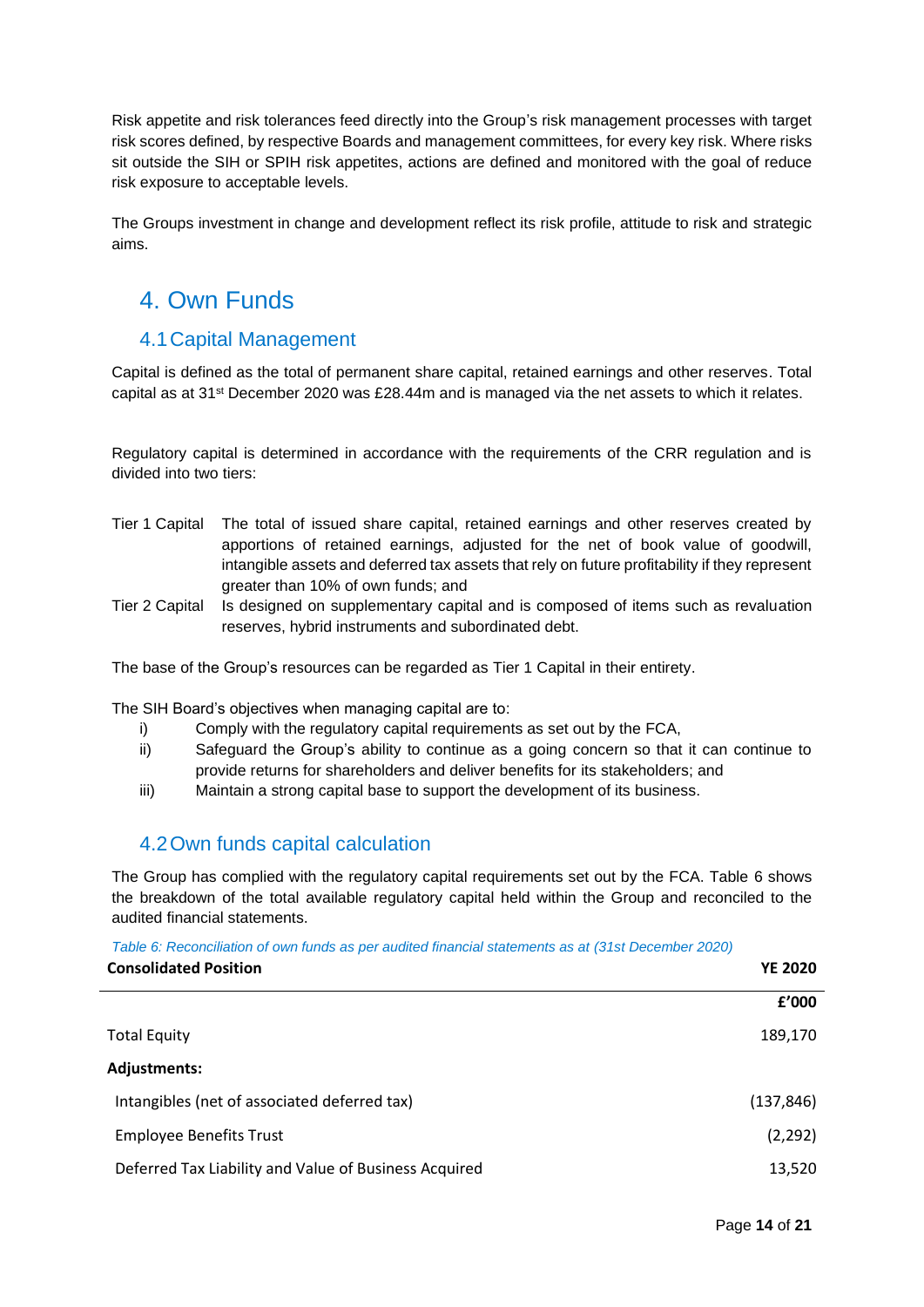## <span id="page-14-0"></span>5. Capital Adequacy

### <span id="page-14-1"></span>5.1Minimum regulatory capital requirement

The pillar 1 capital requirement under UK CRD is set out in Article 92 of the UK CRR. It is the higher of i) the fixed overhead requirement and ii) the sum of the credit, market and settlement risk capital requirements.

Sanlam Private Wealth qualifies for this for the CRD IV regulation and is required to meet a minimum regulatory capital requirement as set out by Pillar I of the CRR in article 92.

Sanlam Private Wealth is also required to meet further conditions of the directive under the Pillar II assessment and assess the cost of following a plan that allows an orderly run-off following the decision to wind up the business.

Pillar II capital requirements are outside of scope of this disclosure document.

#### 5.2Capital adequacy ratios

<span id="page-14-2"></span>SIH is required to meet the general own funds requirement under Pillar I in accordance with Article 92 of the CRR. The institution shall always adhere to the following own funds requirements:

- a) A Common Equity Tier 1 capital ratio of 4.5%,
- b) A Tier 1 capital ratio of 6%
- c) A total capital ratio of 8%

UK CRD requires the capital ratios to be calculated using the capital resources divided by the total exposure values, which are the Pillar I requirements multiplied by 12.5. As at 31 December 2020 the Tier 1 ratio was 9.42%.

#### <span id="page-14-3"></span>5.3Pillar I minimum capital requirement calculation

*Table 7: Pillar I minimum capital requirement calculation*

|                                         | <b>Minimum</b>   | <b>Risk</b>   |
|-----------------------------------------|------------------|---------------|
|                                         | <b>Own Funds</b> | Weighted      |
|                                         | Requirement      | <b>Assets</b> |
|                                         | 8%               |               |
|                                         | f'000            | f'000         |
| <b>Fixed Overheads Requirement</b>      | 24,163           | 302,038       |
| <b>Credit Risk</b>                      | 2,543            | 31,785        |
| Market Risk                             | 767              | 9,593         |
| Pillar I Own Funds Requirement          | 24,163           | 302,038       |
|                                         |                  |               |
| <b>Regulatory Own Funds</b>             | 28,444           |               |
| <b>Excess Over Pillar I Requirement</b> | 4,281            |               |
| Cover relative to Resources             | 118%             |               |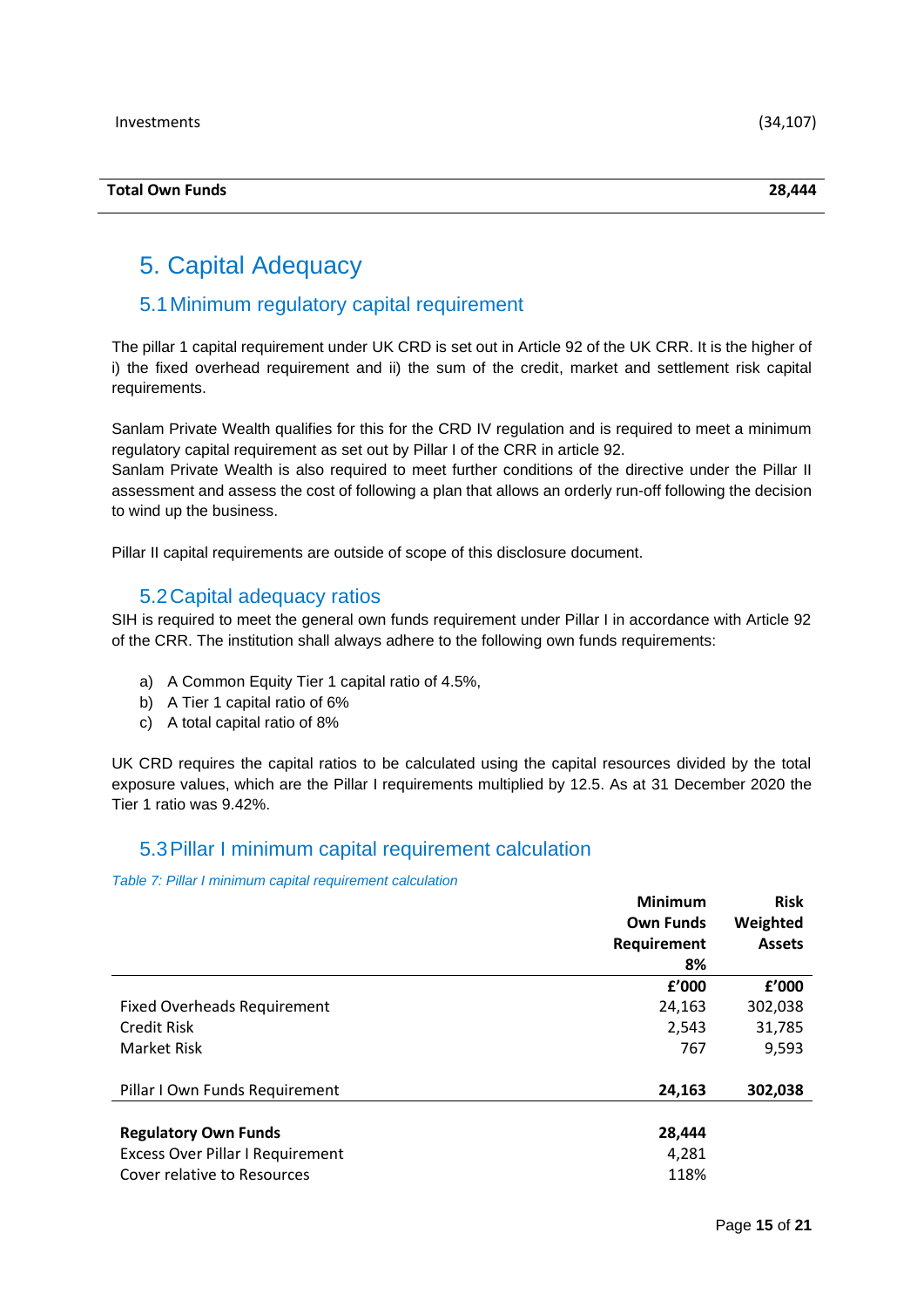## <span id="page-15-0"></span>6. Credit Risk

### 6.1Credit risk overview

<span id="page-15-1"></span>Credit risk is the risk of loss if a counterparty fails to perform its obligations or fails to perform them in a timely fashion.

Within the Group's stockbroking operations, the Group is exposed to credit risk from counterparties to securities transactions during the period between trade and settlement date. This period is generally three or four business days. The Group has credit exposure that extends beyond the original settlement date if the counterparty fails to make payment or deliver securities. These transactions are between financial institutions and clients.

Client money is managed in accordance with the FCA rules and are maintained within the Group's CASS framework. External auditors review the CASS framework on an annual basis.

Client and Firm cash is held with banks or building societies who have been authorised to accept deposits in the UK and are authorised by the Prudential Regulation Authority ("PRA"), therefore recognised under the Financial Services Compensation Scheme ("FSCS"). The Group considers the credit risk on liquid funds to be limited.

Credit risk is calculated under the standardised approach outlined in Article 107 of the CRR. The exposure value of an asset is its accounting value after its credit risk adjustment.

#### 6.2Analysis of the credit risk capital requirement and risk weighted assets

<span id="page-15-2"></span>The Group has adopted the standardised approach to credit risk applying an 8% factor to the risk weighting of each asset class.

#### *Table 8: Credit risk capital requirement and risk weighted assets by exposure class*

|                                      | <b>Minimum</b><br><b>Own Funds</b> | <b>Risk</b><br>Weighted |
|--------------------------------------|------------------------------------|-------------------------|
|                                      | Requirement                        | <b>Assets</b>           |
| <b>Exposure Classes:</b>             | 8%                                 |                         |
|                                      | £'000                              | £'000                   |
| Equities                             | 117                                | 1,460                   |
| <b>Rated Institutions</b>            | 566                                | 7,076                   |
| Retail                               |                                    |                         |
| Corporates                           | 1,860                              | 23,249                  |
| <b>Total Credit Risk Requirement</b> | 2,543                              | 31,785                  |

## <span id="page-15-3"></span>6.3Capital requirements for settlement/delivery risk

There is a risk that unexpected losses may arise as a result of clients and market counterparties used by the group failing to meet their obligations as they fall due. The Group carries out initial and ongoing due diligence on the market counterparties that it uses and regularly monitors the level of exposure.

This forms part of the Groups outsourcing frameworks with review frequency and completeness monitored by the Assurance committee.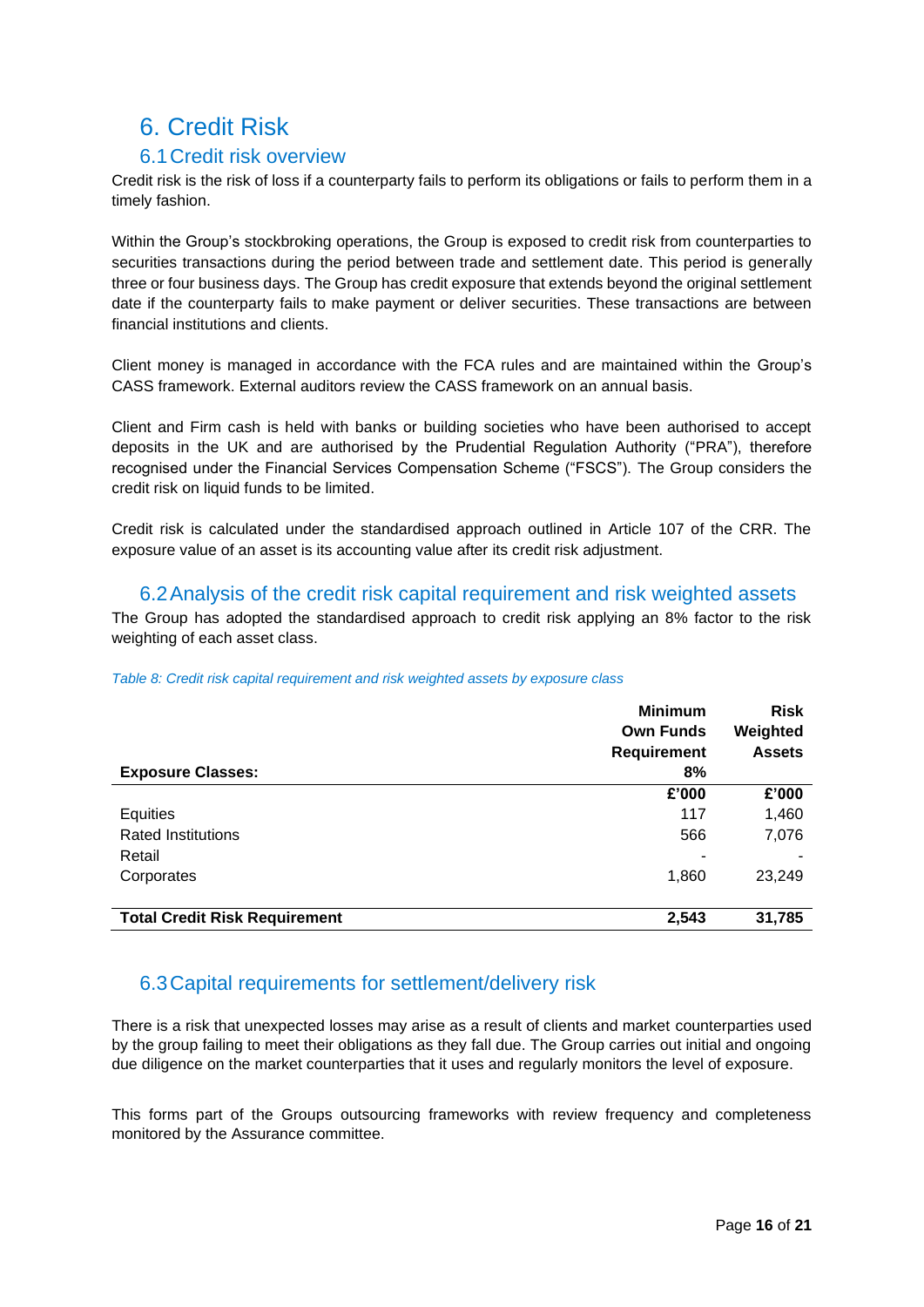## <span id="page-16-0"></span>6.4Concentration risk

Concentration risk is the risk that activities or exposures in a single area may lead to an unexpected loss. The Group holds cash balances across a selection of approved banks and the risk of bank concentration risk is low.

## <span id="page-16-1"></span>7. Market Risk

#### 7.1Market risk overview

<span id="page-16-2"></span>Market risk is the risk of loss arising from fluctuations in the values of, or income from, assets and liabilities as a result of movements in market prices. The effects of changes in interest rates are considered as interest rate risk in the non-trading book.

Market risk does affect the performance of the Group's investment products and assets under management; however, the Group does not operate its own trading book. Market risk impacts the Group through lower than anticipated assets under management and subsequent reduction in management charges and revenue.

The effects of market risk form a core part of the Pillar II (b) Stress testing analysis and supports the determination of appropriate levels of capital resources and the assessment of future business levels.

### <span id="page-16-3"></span>7.2Interest rate risk in the non-trading book

The Group is exposed to interest rate risk in relation to loss of revenue from adverse movements in its interest-bearing assets. Cash at the bank earns interest, at floating rates on daily bank deposit rates.

The Group has no external borrowings and as such is not exposed to interest rate or refinancing risk on borrowings.

As interest revenue is based on the value of client cash under administration, the Group has an indirect exposure to interest rate risk on cash balances held for clients. These balances are not on the Group balance sheet.

Changes in interest rates can have direct impact on client's propensity to invest in non-cash products. As a large portion of the Groups revenue is linked to the value of Assets Under Administration, there is a risk that changes in the interest rate may adversely impact AUM.

Interest rate risk in the non-trading book is not considered material.

## 7.3Foreign exchange risk

<span id="page-16-4"></span>The Group is not exposed to any material foreign exchange risk.

Foreign currency risk is the risk that the Group will sustain losses through adverse movements in currency exchange rates. With substantially all of the Group's businesses currently operating within the UK, and therefore with minimal net assets and transactions of the Group denominated in foreign currencies, the Group is not exposed to significant foreign exchange translation or transaction risk and as such does not hedge any foreign current assets or liabilities.

Under Article 351 of the UK CRR, SPW holds a net foreign-exchange position of less than 0.5% of own funds and is therefore not required to hold a Pillar I market risk position.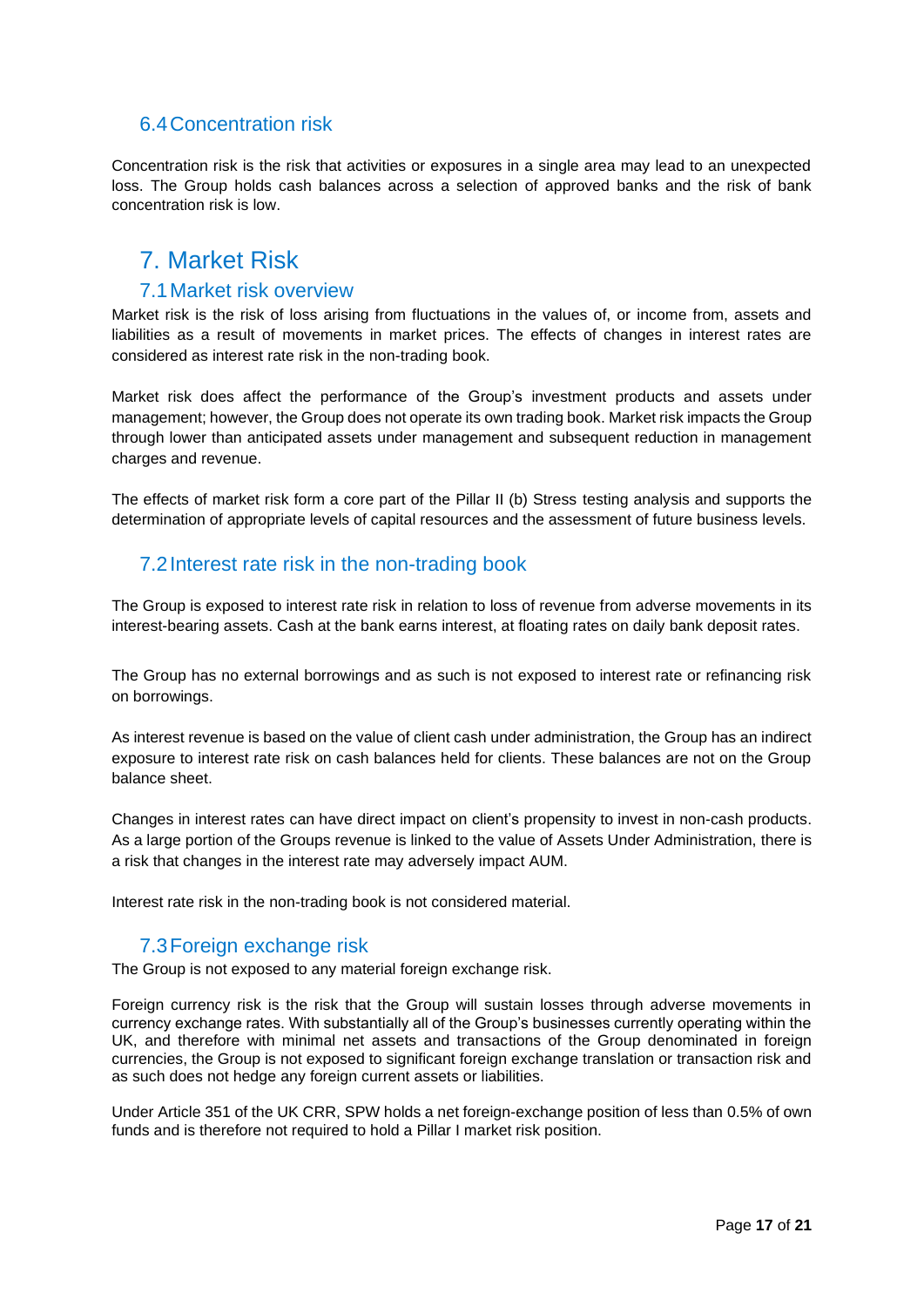## 7.4Trading book position risk

<span id="page-17-0"></span>The Group acts as an agent and does not trade as a principle, therefore does not seek to make a return on trading-book positions.

The Group carries immaterial short-term positions where it is correcting dealing errors linked to ongoing client activities.

# <span id="page-17-1"></span>8. Operational Risk

Operational risk is the risk of loss arising from inadequate or failed processes, people and systems, or from external events. It includes legal and financial crime risks, but does not include strategic, reputation and business risks. Group seeks to mitigate operational risks in line with the processes outlined in Section 3.

As a Limited Licence business, under the FCA's standardised approach to operational risk (IFPRU 5.1.1), SPW is not required to hold capital for operational risk at Pillar I and SPW has not chosen to do so.

When assessing the Group's risk universe there are risks that can have and operational impact, particularly in relation to technology, IT and other areas that can give rise to regulatory issues. The operational impacts of these risks have been captured, assessed and stressed as part of SPW's Pillar II analysis to determine an appropriate level of capital resources.

## <span id="page-17-2"></span>9. Reputational Risk

Reputational risk is the risk of adverse impact to SWP's reputation following any given event or circumstance. The effects may lead to a loss of confidence by key stakeholders resulting in a turbulent or even perilous business environment for SPW.

SPW's reputation is a cornerstone to its business model and takes many years to build. It is a contributing factor to attracting and retaining clients. Reputational risk covers brand damage, negative media coverage or PR and is often closely tied to the materialisation of other categories of risks.

Reputational risk forms a core part of the Pillar II (b) Stress testing analysis and supports the determination of appropriate levels of capital resources and the assessment of future business levels.

# 10. Business Risk

<span id="page-17-3"></span>Business risk is the risk of exposure to uncertainty in the macroeconomic environment. Business risk is managed with a long term focus, assisted by appropriate management oversight and a strong corporate governance framework.

The most significant business risk exposure for the Group is a fall in AUM, driven by external factors, resulting in the business becoming unprofitable. Business risk forms a part of the Group's Pillar II (b) stress testing analysis, reverse stress testing and wind down planning to support the determination of appropriate levels of capital resources and management actions should the occasion arise.

# <span id="page-17-4"></span>11. Liquidity Risk

Liquidity risk is the risk that the Group or entities within the Group, although solvent, do not have sufficient resources available to meet its obligations as they fall due, or can only secure them at an excessive cost. The Group maintains adequate liquidity to cover its needs on a day-to-day basis and is self-sufficient in terms of its liquidity requirements.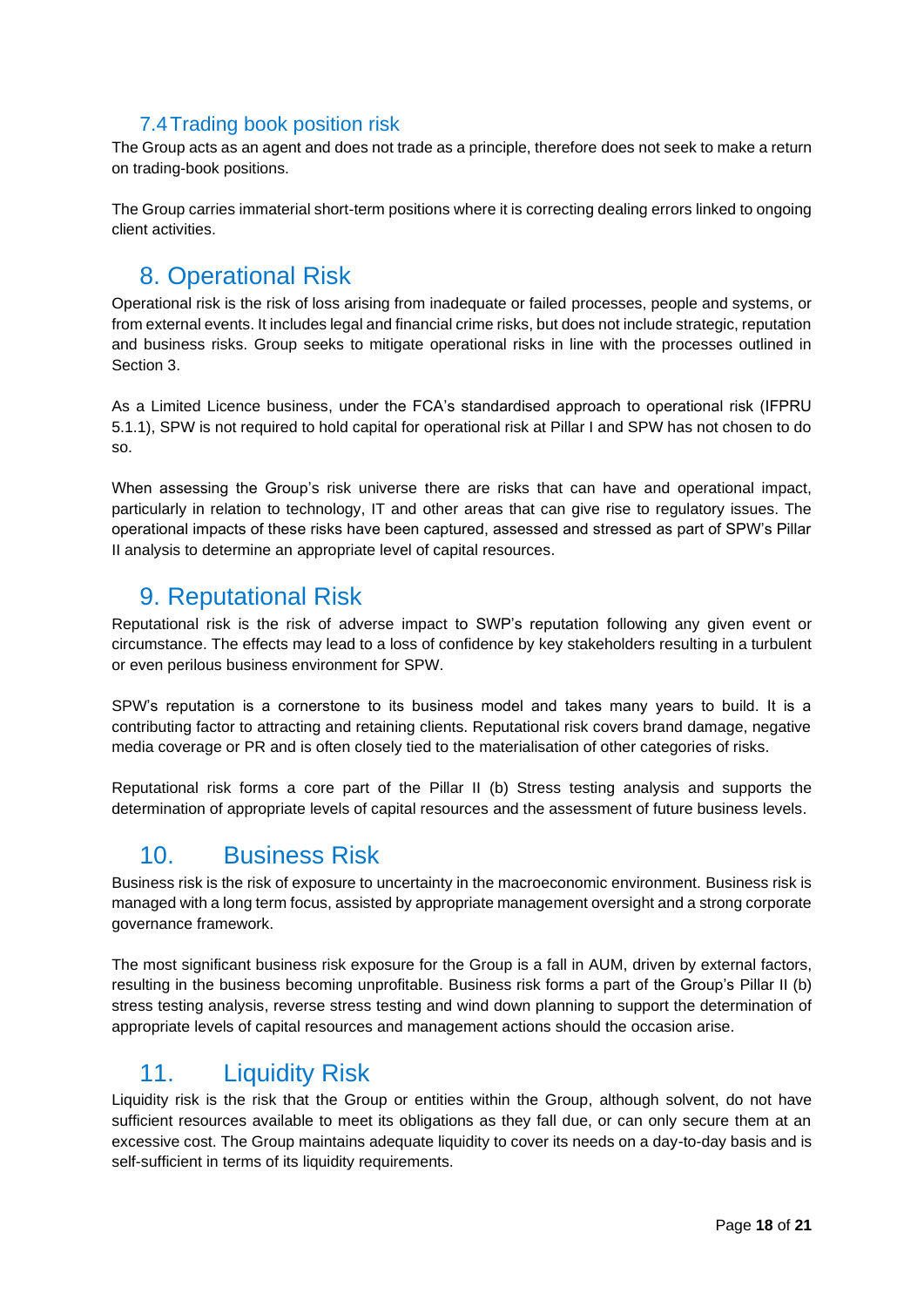The Groups senior management are committed to the control and management of daily liquidity to ensure all obligations can be met in a timely manner. In order to do this and comply with the wider requirements under Article 412 of the CRR, the Group has set a conservative liquidity appetite and introduced appropriate governance and controls. SPW's approach to liquidity management is to:

- Determine the level of available cash resources by forecasting the month end cash position;
- Ensure that cash balances together with other funding sources are maintained above the Group's liquidity risk appetite;
- Perform stress tests by forecasting severe but plausible liquidity risks and assessing the strength of the Group's appetite positions.

# <span id="page-18-0"></span>12. Remuneration Code Disclosure

The Group is authorised and regulated by the Financial Conduct Authority as an IFPRU Firm and, so, it is subject to FCA Rules on remuneration. These are contained in the FCA's Remuneration Codes located in the SYSC Sourcebook of the FCA's Handbook.

The Remuneration Code covers an individual's total remuneration, fixed and variable. The Firm incentivises staff through a combination of the two.

The Firm's primary business is to provide portfolio management services to its clients and funds. Our policy is designed to ensure that we comply with the Remuneration Code and our compensation arrangements:

- 1. Are consistent with and promote prudent risk management;
- 2. Do not encourage excessive risk-taking;
- 3. Include measures to avoid conflicts of interest; and
- 4. Are in line with the Firm's business strategy, objectives, values and long-term interests of the various stakeholders

## 12.1 Proportionality

<span id="page-18-1"></span>Sanlam is a relatively small asset and wealth manager that also deals in a number of insurance products. The wealth and asset management business is an agency business and does not trade on its own account, reducing the level of risk. Sanlam operates a robust risk and control framework and has a positive track record in this area. Consequently, management have determined that it is appropriate to apply proportionality to disapply the pay-out process rules. The IFPRU entities are level 3 and the Solvency II entities are category 4 which support this assessment.

## 12.2 Application of the requirements

<span id="page-18-2"></span>We are required to disclose certain information on at least an annual basis regarding our Remuneration policy and practices for those staff whose professional activities have a material impact on the risk profile of the firm. Our disclosure is made in accordance with our size, internal organization and the nature, scope and complexity of our activities.

## <span id="page-18-3"></span>12.3 Decision-making process used for determining remuneration policy (including use of external benchmarking consultants).

The Firm's policy has been agreed by the Board in line with the Remuneration principles laid down by the FCA.

The Firm has appointed an independent Remuneration Committee.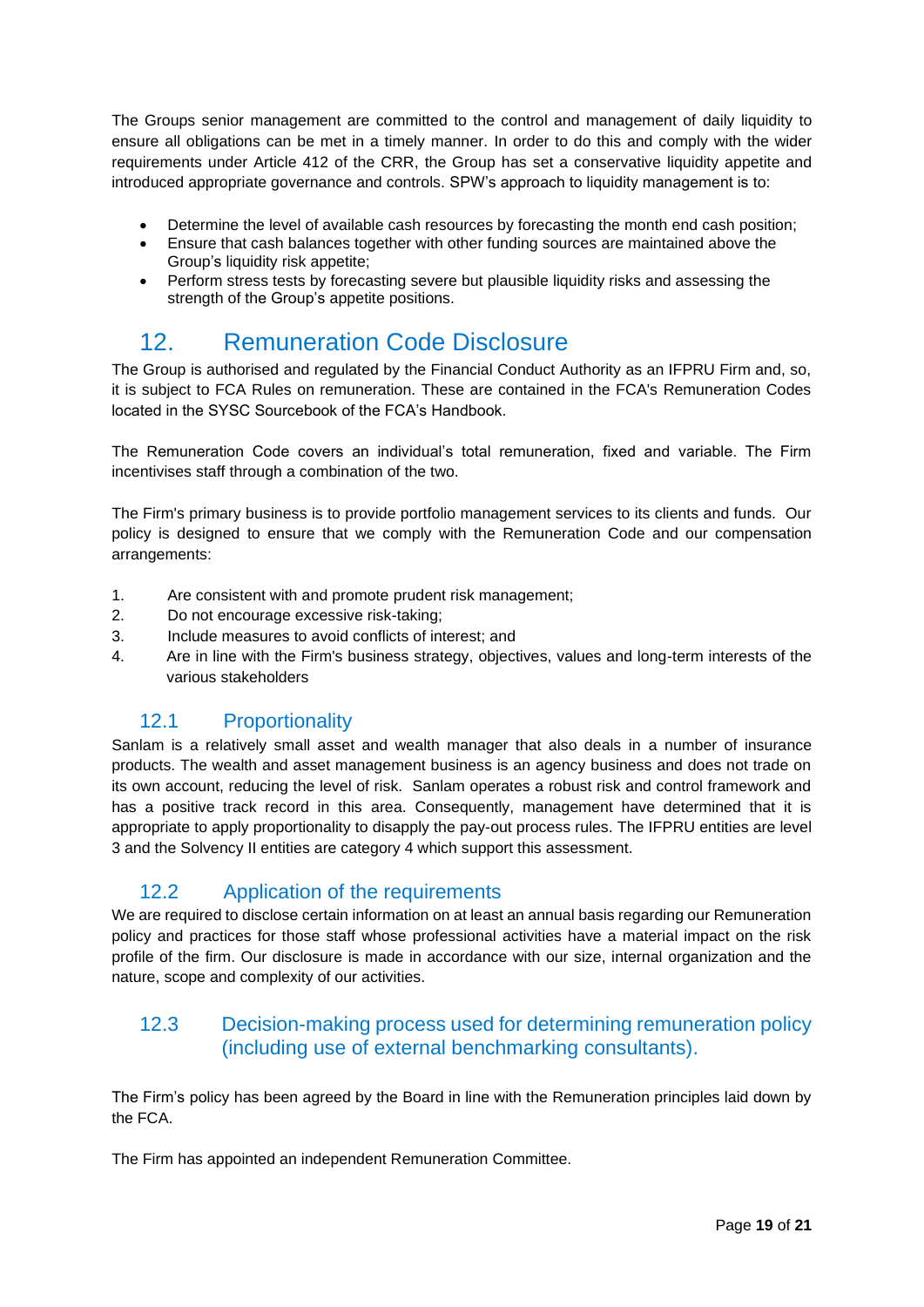The Firm's policy will be reviewed as part of annual process and procedures, or following a significant change to the business requiring an update to its internal capital adequacy assessment.

The Firm's ability to pay variable remuneration is based on the Firm's audited profits as well as the meeting of other business metrics, unless otherwise agreed by the Board.

The Human Resource and Remuneration Committee ("HRC") provides independent oversight, challenge and review of all remuneration policies and decisions for Sanlam in the UK. The Committee has a formal terms of reference to define its duties. The Committee consists of 3 independent non executives, 2 Group non executives and the CEO of Sanlam UK. The Group Head of HR and CFO are regular attendees and the Heads of Risk and Compliance attend by invitation for relevant topics. All of the independent non executives also sit on the Risk and Audit Committee.

The HRC do not have a formal advisor, however PwC provide occasional input into remuneration regulatory matters.

The HRC review and approve the remuneration policy annually.

Internal audit conduct an annual review of compliance with the remuneration regulatory regime, the key findings of which are reported back to the HRC.

Sanlam's remuneration policy outlines the key standards and principles to which all remuneration arrangements within the group must adhere, including alignment with the Group's strategy and sound and effective risk management.

The main bonus schemes incorporate balanced scorecards that ensure remuneration outcomes are based on a combination of financial and non-financial performance. Non- financial performance can override financial performance where appropriate.

Risk and Compliance monitor risk performance and any material events and will flag this to line managers/HR in advance of any awards being finalised.

Risk and Compliance input into the design of any new incentive plans or development of remuneration policies as well as the business scorecards used in the various incentive plans.

The Sanlam UK Head of Risk reports annually to the Human Resource Committee (HRC) on the overall risk performance of the business and whether any adjustments are required to pools or individual outcomes as a result.

Several members of the HRC also sit on the Audit and Risk Committee.

## <span id="page-19-0"></span>12.4 Summary of how the firm links between pay and performance (SEE REM CODE).

Individuals are rewarded based on their contribution to the overall strategy of the business.

- a. Investment Generation
- b. Investment Trading
- c. Sales & Marketing
- d. Operations

Factors such as performance, reliability, effectiveness of controls, business development and contribution to the business are taken into account when assessing the performance of the senior staff responsible for the infrastructure of the firm.